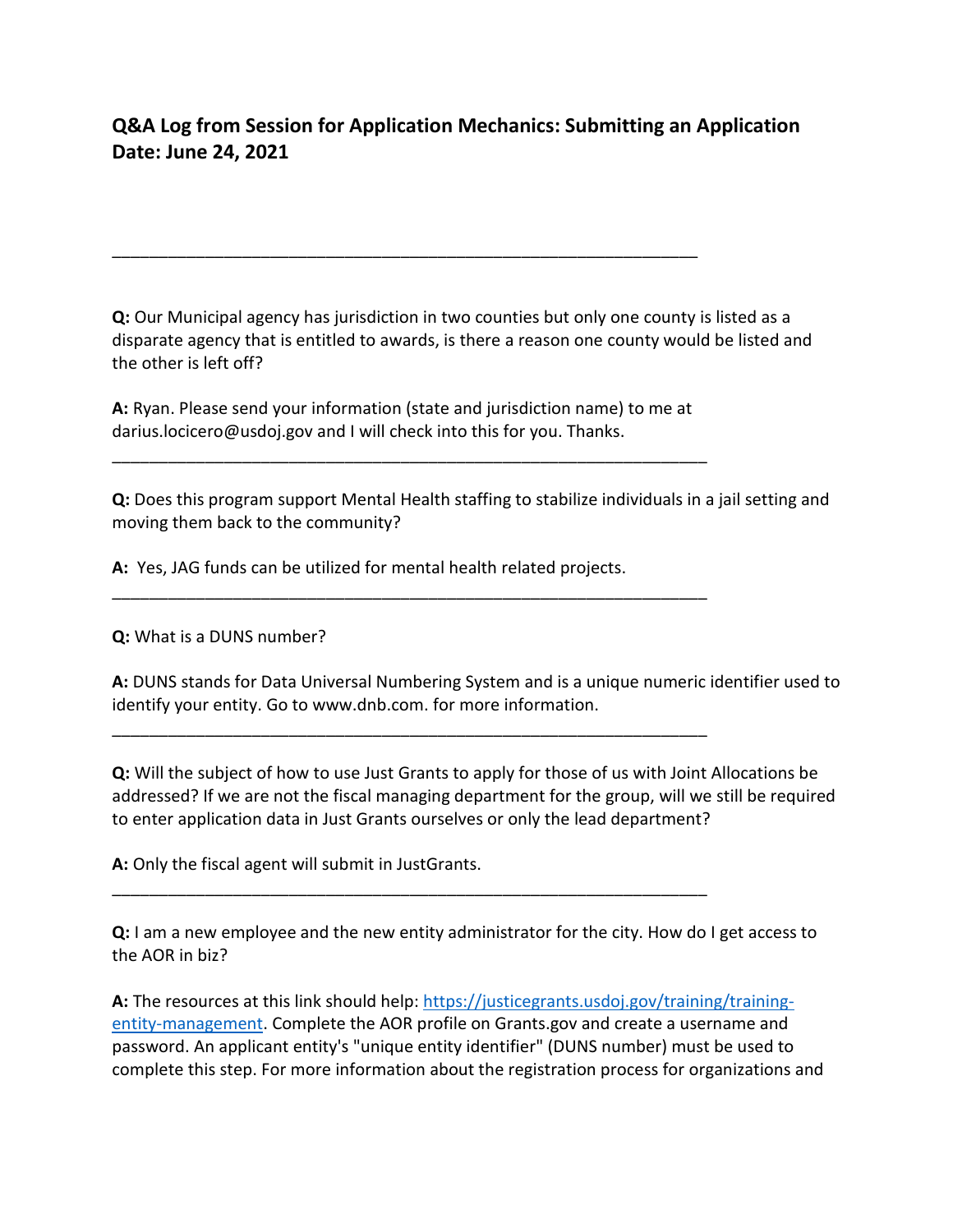other entities, visit the Grants.gov registration page. Individuals registering with Grants.gov may visit the Applicant Registration page. The E-Biz Point of Contact can be updated in SAM.

**Q:** Is the DUN number for the agency overall or is it assigned to the designated person responsible for completing the application?

**A:** DUNS #s are for the agency not an individual

**Q:** Will our current grants be transferred over to Grants.Gov and if so, when?

\_\_\_\_\_\_\_\_\_\_\_\_\_\_\_\_\_\_\_\_\_\_\_\_\_\_\_\_\_\_\_\_\_\_\_\_\_\_\_\_\_\_\_\_\_\_\_\_\_\_\_\_\_\_\_\_\_\_\_\_\_\_\_\_

\_\_\_\_\_\_\_\_\_\_\_\_\_\_\_\_\_\_\_\_\_\_\_\_\_\_\_\_\_\_\_\_\_\_\_\_\_\_\_\_\_\_\_\_\_\_\_\_\_\_\_\_\_\_\_\_\_\_\_\_\_\_\_\_

\_\_\_\_\_\_\_\_\_\_\_\_\_\_\_\_\_\_\_\_\_\_\_\_\_\_\_\_\_\_\_\_\_\_\_\_\_\_\_\_\_\_\_\_\_\_\_\_\_\_\_\_\_\_\_\_\_\_\_\_\_\_\_\_

\_\_\_\_\_\_\_\_\_\_\_\_\_\_\_\_\_\_\_\_\_\_\_\_\_\_\_\_\_\_\_\_\_\_\_\_\_\_\_\_\_\_\_\_\_\_\_\_\_\_\_\_\_\_\_\_\_\_\_\_\_\_\_\_

\_\_\_\_\_\_\_\_\_\_\_\_\_\_\_\_\_\_\_\_\_\_\_\_\_\_\_\_\_\_\_\_\_\_\_\_\_\_\_\_\_\_\_\_\_\_\_\_\_\_\_\_\_\_\_\_\_\_\_\_\_\_\_\_

**A:** Your active awards should have been transferred to JustGrants. Grants.gov is the portal for which you will begin the new application process.

**Q:** Can you change the Entity Administrator after an application has been submitted?

**A**: The Entity Administrator can be updated at anytime.

**Q:** Is this grant is limited for Police and Sheriff use only?

**A:** The annual JAG solicitations and allocations are now available. Please see the BJA JAG web page here for further information and weblinks: https://bja.ojp.gov/program/jag/overview

**Q:** What if we have one person doing it all?

**A:** One user may have multiple roles - that is up to your entity.

**Q:** For smaller departments can a single user be assigned all of these roles?

\_\_\_\_\_\_\_\_\_\_\_\_\_\_\_\_\_\_\_\_\_\_\_\_\_\_\_\_\_\_\_\_\_\_\_\_\_\_\_\_\_\_\_\_\_\_\_\_\_\_\_\_\_\_\_\_\_\_\_\_\_\_\_\_

\_\_\_\_\_\_\_\_\_\_\_\_\_\_\_\_\_\_\_\_\_\_\_\_\_\_\_\_\_\_\_\_\_\_\_\_\_\_\_\_\_\_\_\_\_\_\_\_\_\_\_\_\_\_\_\_\_\_\_\_\_\_\_\_

\_\_\_\_\_\_\_\_\_\_\_\_\_\_\_\_\_\_\_\_\_\_\_\_\_\_\_\_\_\_\_\_\_\_\_\_\_\_\_\_\_\_\_\_\_\_\_\_\_\_\_\_\_\_\_\_\_\_\_\_\_\_\_\_

**A:** Yes, one user can have as many roles as necessary.

**Q:** How does the AR sign the application?

**A:** The Application Submitter will complete multiple certifications within JustGrants prior to submitting the application. The application will be signed electronically.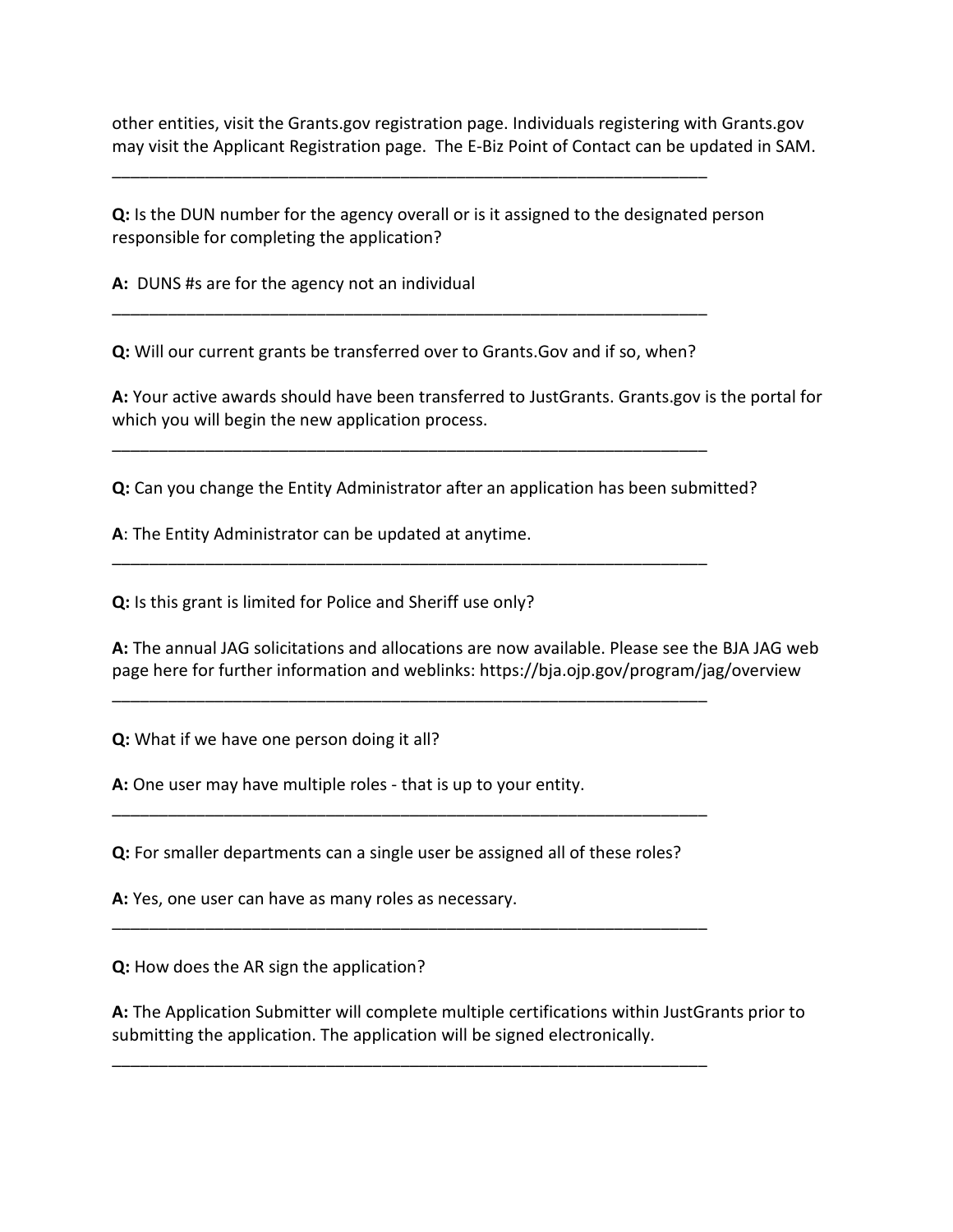**Q:** When will the JAG opportunity be available for us to apply in the system? This is our 1st year applying.

**A:** It is open now. You should find links on the JAG webpage www.bja.gov/jag \_\_\_\_\_\_\_\_\_\_\_\_\_\_\_\_\_\_\_\_\_\_\_\_\_\_\_\_\_\_\_\_\_\_\_\_\_\_\_\_\_\_\_\_\_\_\_\_\_\_\_\_\_\_\_\_\_\_\_\_\_\_\_\_

\_\_\_\_\_\_\_\_\_\_\_\_\_\_\_\_\_\_\_\_\_\_\_\_\_\_\_\_\_\_\_\_\_\_\_\_\_\_\_\_\_\_\_\_\_\_\_\_\_\_\_\_\_\_\_\_\_\_\_\_\_\_\_\_

\_\_\_\_\_\_\_\_\_\_\_\_\_\_\_\_\_\_\_\_\_\_\_\_\_\_\_\_\_\_\_\_\_\_\_\_\_\_\_\_\_\_\_\_\_\_\_\_\_\_\_\_\_\_\_\_\_\_\_\_\_\_\_\_

\_\_\_\_\_\_\_\_\_\_\_\_\_\_\_\_\_\_\_\_\_\_\_\_\_\_\_\_\_\_\_\_\_\_\_\_\_\_\_\_\_\_\_\_\_\_\_\_\_\_\_\_\_\_\_\_\_\_\_\_\_\_\_\_

\_\_\_\_\_\_\_\_\_\_\_\_\_\_\_\_\_\_\_\_\_\_\_\_\_\_\_\_\_\_\_\_\_\_\_\_\_\_\_\_\_\_\_\_\_\_\_\_\_\_\_\_\_\_\_\_\_\_\_\_\_\_\_\_

Q: Is the Alternate role live yet?

A: The Alternate Grant Award Administrator role is available but this role can ONLY submit post award GAMs at this time.

Q: Does the Authorized Representative have to be the CEO (Mayor-Chief of Police) for the application

A: A Police Chief or Sheriff may sign on behalf of the City/County as well. Please take a look at the JAG FAQs here for further information. https://bja.ojp.gov/sites/g/files/xyckuh186/files/media/document/jag-faqs.pdf-

Q: Not sure if I am moving to fast - will you speak on how to do a GAN's in Just Grant. Thanks

A: We will not be going over GAM's during this session. They have been changed from GAN's to GAM's. Please use the training materials online to view the changes https://justicegrants.usdoj.gov/training/training-grant-award-modifications-

Q: who is authorized to digitally sign the Grants.gov required standard forms? is it ok for the applicant to do so on behalf of the government entity?

A: The applicant submitter can complete the certifications on behalf of the organization and submit the application in JustGrants. -

Q: Is there a standardized way to determine how much each enity gets with disparate grants?

A: Disparate jurisdictions do not need to abide by the listed individual allocations, which are provided for information only. Jurisdictions in a funding disparity are responsible for determining individual amounts within the Eligible Joint Allocation and for documenting individual allocations in the MOU. The allocations listed on BJA's JAG web page (https://bja.ojp.gov/program/jag/overview) are showing how much \$ each disparate jurisdiction would be eligible for directly if there was no disparity identified. Those do not have to be used...they are just guidance. Disparate jurisdictions determine the amount for each jurisdictions and include those in a signed MOU. The JAG FAQs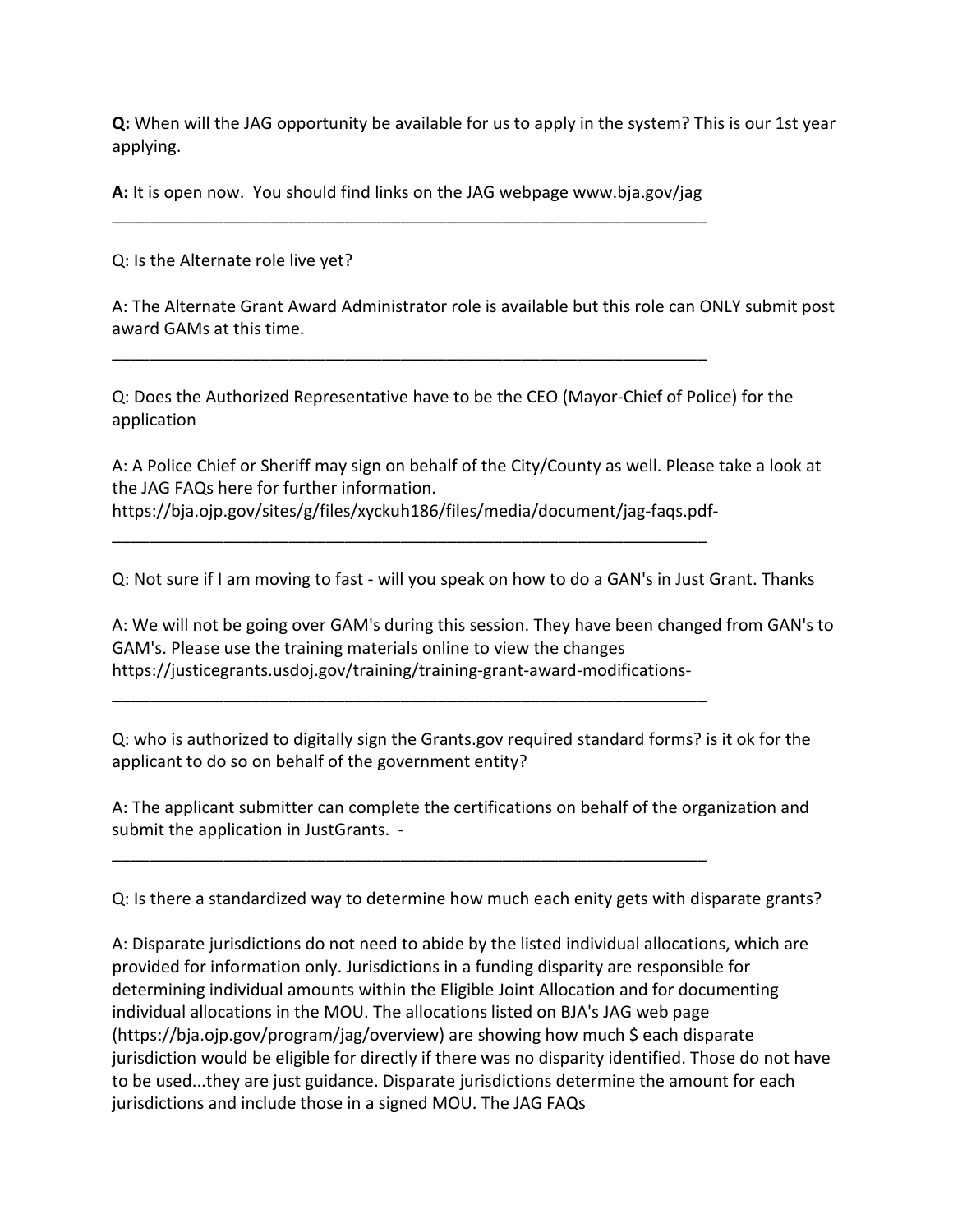(https://bja.ojp.gov/sites/g/files/xyckuh186/files/media/document/jag-faqs.pdf) also contain helpful information on disparity and other topics.

\_\_\_\_\_\_\_\_\_\_\_\_\_\_\_\_\_\_\_\_\_\_\_\_\_\_\_\_\_\_\_\_\_\_\_\_\_\_\_\_\_\_\_\_\_\_\_\_\_\_\_\_\_\_\_\_\_\_\_\_\_\_\_\_ \_\_\_\_\_\_\_\_\_\_\_\_\_\_\_\_\_\_\_\_\_\_\_\_\_\_\_\_\_\_\_\_\_\_\_\_\_\_\_\_\_\_\_\_\_\_\_\_\_\_\_\_\_\_\_\_\_\_\_\_\_\_\_\_

\_\_\_\_\_\_\_\_\_\_\_\_\_\_\_\_\_\_\_\_\_\_\_\_\_\_\_\_\_\_\_\_\_\_\_\_\_\_\_\_\_\_\_\_\_\_\_\_\_\_\_\_\_\_\_\_\_\_\_\_\_\_\_\_

\_\_\_\_\_\_\_\_\_\_\_\_\_\_\_\_\_\_\_\_\_\_\_\_\_\_\_\_\_\_\_\_\_\_\_\_\_\_\_\_\_\_\_\_\_\_\_\_\_\_\_\_\_\_\_\_\_\_\_\_\_\_\_\_

\_\_\_\_\_\_\_\_\_\_\_\_\_\_\_\_\_\_\_\_\_\_\_\_\_\_\_\_\_\_\_\_\_\_\_\_\_\_\_\_\_\_\_\_\_\_\_\_\_\_\_\_\_\_\_\_\_\_\_\_\_\_\_\_

\_\_\_\_\_\_\_\_\_\_\_\_\_\_\_\_\_\_\_\_\_\_\_\_\_\_\_\_\_\_\_\_\_\_\_\_\_\_\_\_\_\_\_\_\_\_\_\_\_\_\_\_\_\_\_\_\_\_\_\_\_\_\_\_

Q: Does it have to be the same person to complete both Grants.gov and JustGrants information. For instance, we have multiple people involved in an application and I'm the one currently with access to Grants.gov--can I complete and submit those and it will then allow the JustGrants users to then access their portion in JustGrants.

A: The email address added in Section F of the SF-424 will become the application submitter. The Entity Administrator can change application submitters. -

Q: Having to wait for the 30 day time period required by the C&A for the Chief Executive's signature, is there way to start our JustGrants application before that time period? I am done with SF424 and LLL but the 30 day puts that Cert and Assurances document close to the July 2 deadline.

A: If the Chief Executive Cert cannot be completed by the deadline, please submit without that completed and BJA will add a withholding special condition and process the award. That special condition will be removed post-award after the CE Certification has been completed and submitted to the State Policy Advisor.

Q: Does the primary agency and the Disparate agency both fill out an application for JAG funds?

A: Only the fiscal agent should submit an application. It's up to each disparate group to determine which unit of local government will serve as the fiscal agent.-

Q: I am still not clear which of the agencies in the group need to apply if they fall under disparate grouping.

A: Any agency in the disparate can apply on behalf of the disparate group and be the fiscal agent.-

Q: We have completed the Grants.gov part of the application. I can see the application in Just Grants, when I click on it, it has a task that says to verify & confirm with my name assigned. I can not see to do anything else from that screen or figure out how to submit our application in Just Grants. We used our City DUNS when submitting our application.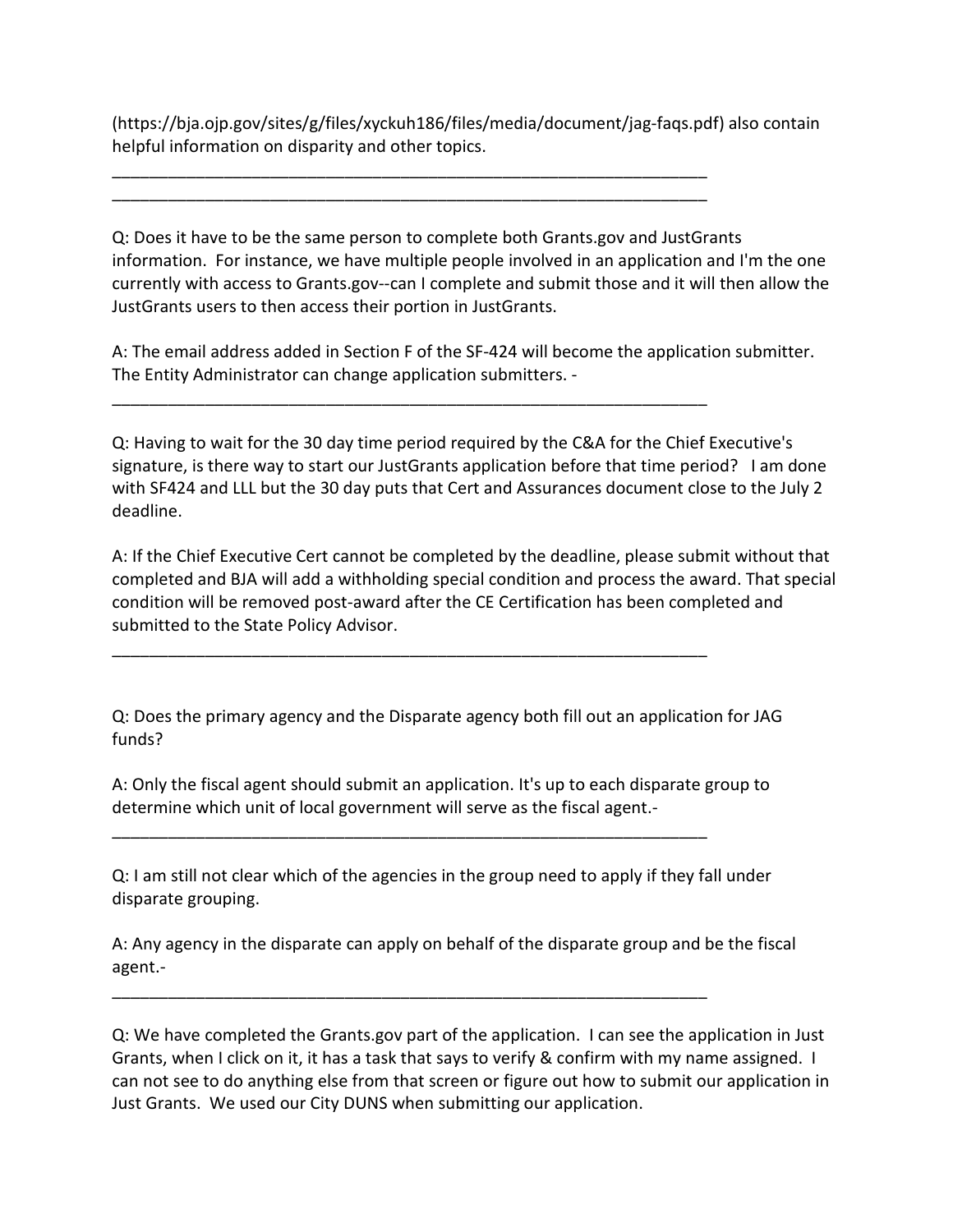A: In the Verify Legal Name and Address link on the left, you will see a little check box next to the I confim this is the correct entity text. You need to click on the box. -

\_\_\_\_\_\_\_\_\_\_\_\_\_\_\_\_\_\_\_\_\_\_\_\_\_\_\_\_\_\_\_\_\_\_\_\_\_\_\_\_\_\_\_\_\_\_\_\_\_\_\_\_\_\_\_\_\_\_\_\_\_\_\_\_

\_\_\_\_\_\_\_\_\_\_\_\_\_\_\_\_\_\_\_\_\_\_\_\_\_\_\_\_\_\_\_\_\_\_\_\_\_\_\_\_\_\_\_\_\_\_\_\_\_\_\_\_\_\_\_\_\_\_\_\_\_\_\_\_

\_\_\_\_\_\_\_\_\_\_\_\_\_\_\_\_\_\_\_\_\_\_\_\_\_\_\_\_\_\_\_\_\_\_\_\_\_\_\_\_\_\_\_\_\_\_\_\_\_\_\_\_\_\_\_\_\_\_\_\_\_\_\_\_

\_\_\_\_\_\_\_\_\_\_\_\_\_\_\_\_\_\_\_\_\_\_\_\_\_\_\_\_\_\_\_\_\_\_\_\_\_\_\_\_\_\_\_\_\_\_\_\_\_\_\_\_\_\_\_\_\_\_\_\_\_\_\_\_

\_\_\_\_\_\_\_\_\_\_\_\_\_\_\_\_\_\_\_\_\_\_\_\_\_\_\_\_\_\_\_\_\_\_\_\_\_\_\_\_\_\_\_\_\_\_\_\_\_\_\_\_\_\_\_\_\_\_\_\_\_\_\_\_

Q: Just to clarify, are only the agencies that have been pre-designated in each state's allocation allowed to apply for the grant. From my understanding it seems that the allocation of the funds to each entity is predetermined in each state based on submitted crime stats.

A: Yes, the allocation is based on a formula that is run each year. The formula is based on crime data. If you do not see your jurisdiction on the allocation list, you are not eligible for an allocation this year. You can follow up with your SAA to discuss subaward possibilities.-

Q: On the local allocation list, do the jurisdictions (e.g. County and city) need to submit one application or two?

A: When disparity is identified (shaded in gray on the allocations list) only the unit of local government/agency that will act as the fiscal agent should submit an application. It is up to the city/county as to which agency submits.-

Q: There are problems of application attachments not showing at final review printing. Does this mean that the attachments are not there and will not be submitted?

A: Unfortunately, attachments are not able to be printed at this time. You can check that the attachments are there, though - On the certification screen, you have a list of all the components of the application. You can also expand each of the components and see a list of all of your attachments. -

Q: We are a regional jail owned by 4 counties. Our DUNS is registered to the facility. Will we qualify?

A: Based on your description, it does not appear that your entity would be eligible to apply. Feel free to reach out to me if you would like more information: brenda.worthington@usdoj.gov-

Q: Is the application open to nonprofit organizations?

A: No, non-profits cannot apply directly under the JAG program as it is formula based. Please see the eligibility section of the JAG FAQs

(https://bja.ojp.gov/sites/g/files/xyckuh186/files/media/document/jag-faqs.pdf) for further information.-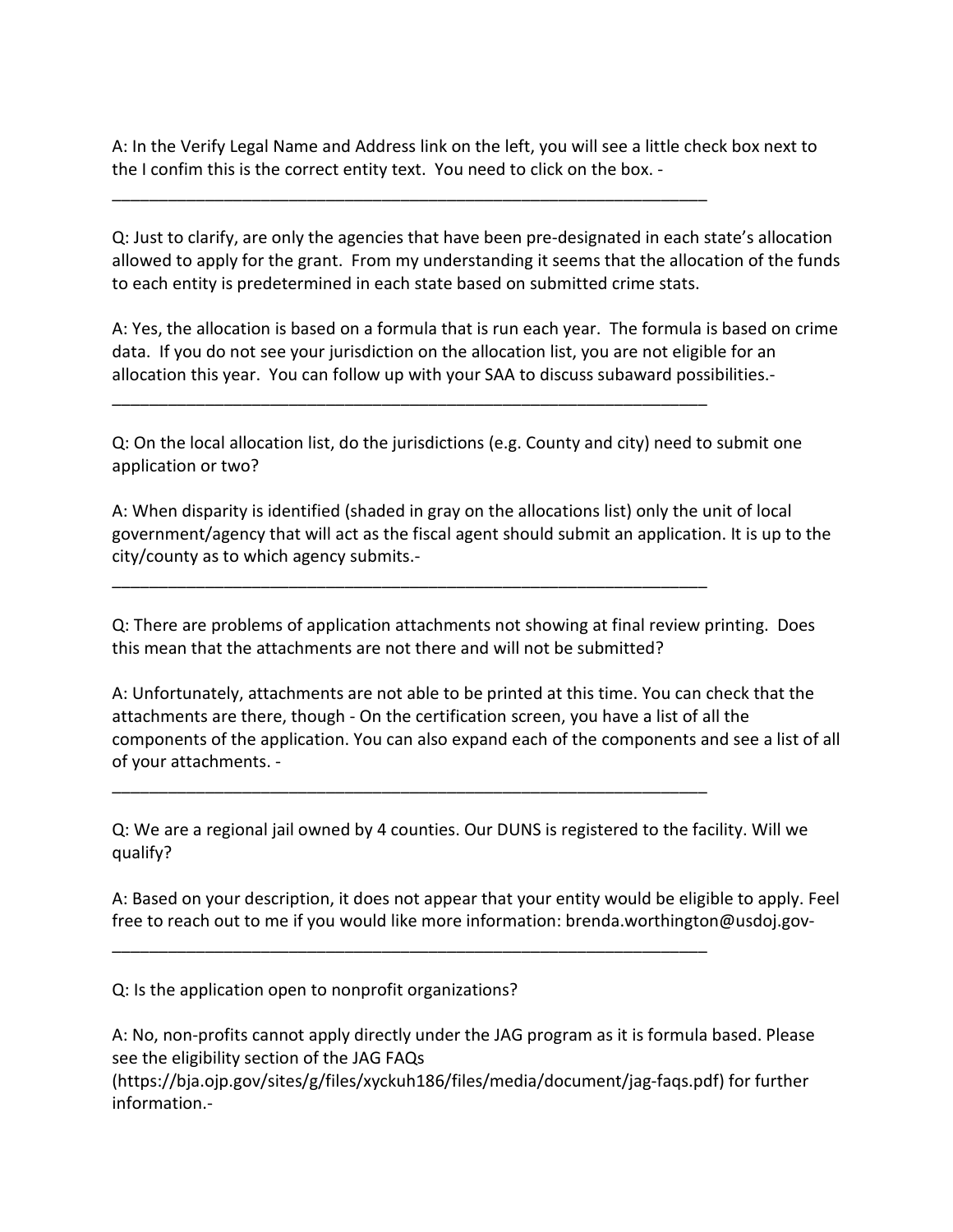Q: When I am logged in the red "apply" button is not active?

A: I would contact Grants.gov. I just checked Grants.gov and I see the Red apply button. -

Q: A police station needs to have a DBA with the city to apply for a grant?

\_\_\_\_\_\_\_\_\_\_\_\_\_\_\_\_\_\_\_\_\_\_\_\_\_\_\_\_\_\_\_\_\_\_\_\_\_\_\_\_\_\_\_\_\_\_\_\_\_\_\_\_\_\_\_\_\_\_\_\_\_\_\_\_

\_\_\_\_\_\_\_\_\_\_\_\_\_\_\_\_\_\_\_\_\_\_\_\_\_\_\_\_\_\_\_\_\_\_\_\_\_\_\_\_\_\_\_\_\_\_\_\_\_\_\_\_\_\_\_\_\_\_\_\_\_\_\_\_

\_\_\_\_\_\_\_\_\_\_\_\_\_\_\_\_\_\_\_\_\_\_\_\_\_\_\_\_\_\_\_\_\_\_\_\_\_\_\_\_\_\_\_\_\_\_\_\_\_\_\_\_\_\_\_\_\_\_\_\_\_\_\_\_

\_\_\_\_\_\_\_\_\_\_\_\_\_\_\_\_\_\_\_\_\_\_\_\_\_\_\_\_\_\_\_\_\_\_\_\_\_\_\_\_\_\_\_\_\_\_\_\_\_\_\_\_\_\_\_\_\_\_\_\_\_\_\_\_

\_\_\_\_\_\_\_\_\_\_\_\_\_\_\_\_\_\_\_\_\_\_\_\_\_\_\_\_\_\_\_\_\_\_\_\_\_\_\_\_\_\_\_\_\_\_\_\_\_\_\_\_\_\_\_\_\_\_\_\_\_\_\_\_

\_\_\_\_\_\_\_\_\_\_\_\_\_\_\_\_\_\_\_\_\_\_\_\_\_\_\_\_\_\_\_\_\_\_\_\_\_\_\_\_\_\_\_\_\_\_\_\_\_\_\_\_\_\_\_\_\_\_\_\_\_\_\_\_

\_\_\_\_\_\_\_\_\_\_\_\_\_\_\_\_\_\_\_\_\_\_\_\_\_\_\_\_\_\_\_\_\_\_\_\_\_\_\_\_\_\_\_\_\_\_\_\_\_\_\_\_\_\_\_\_\_\_\_\_\_\_\_\_

A: The PD should be using the City' DUNSs #, so DBA would be fine as long as the City Name appears as the Legal Name on the application.-

Q: Thanks Brenda, similar question for the grants.gov applications portion. Is that still only the fiscal agent?

A: That's correct. -

Q: I am the application submitter but our AR does not have a Grants. gov log in to sign the SF-424 adn SF LLL. I am not able to download those forms. How can I get the forms for our AR to sign so I can upload them to the site?

A: The SF-424 and the SF-LLL are completed in Grants.gov. -

Q: How do I locate partially saved/competed forms in Grants.gov? Can I upload a form saved on my PC?

A: You should be able to go back into an application in Grants.gov and open the SF-424 or SF-LLL draft form. -

Q: Thanks, probably a stupid question but who/what is a SAA?

A: The SAA is the State Administering Agency. The SAA is the recipient of the State JAG awards. You can see a map of all SAAs with contact information here: https://www.ojp.gov/funding/state-administering-agencies/overview-

Q: Does the person who signs in section 11 of the SF-LLL have to be the executive of the local government?

A: Certifying official should sign and date the form - typically the authorized representative for JAG-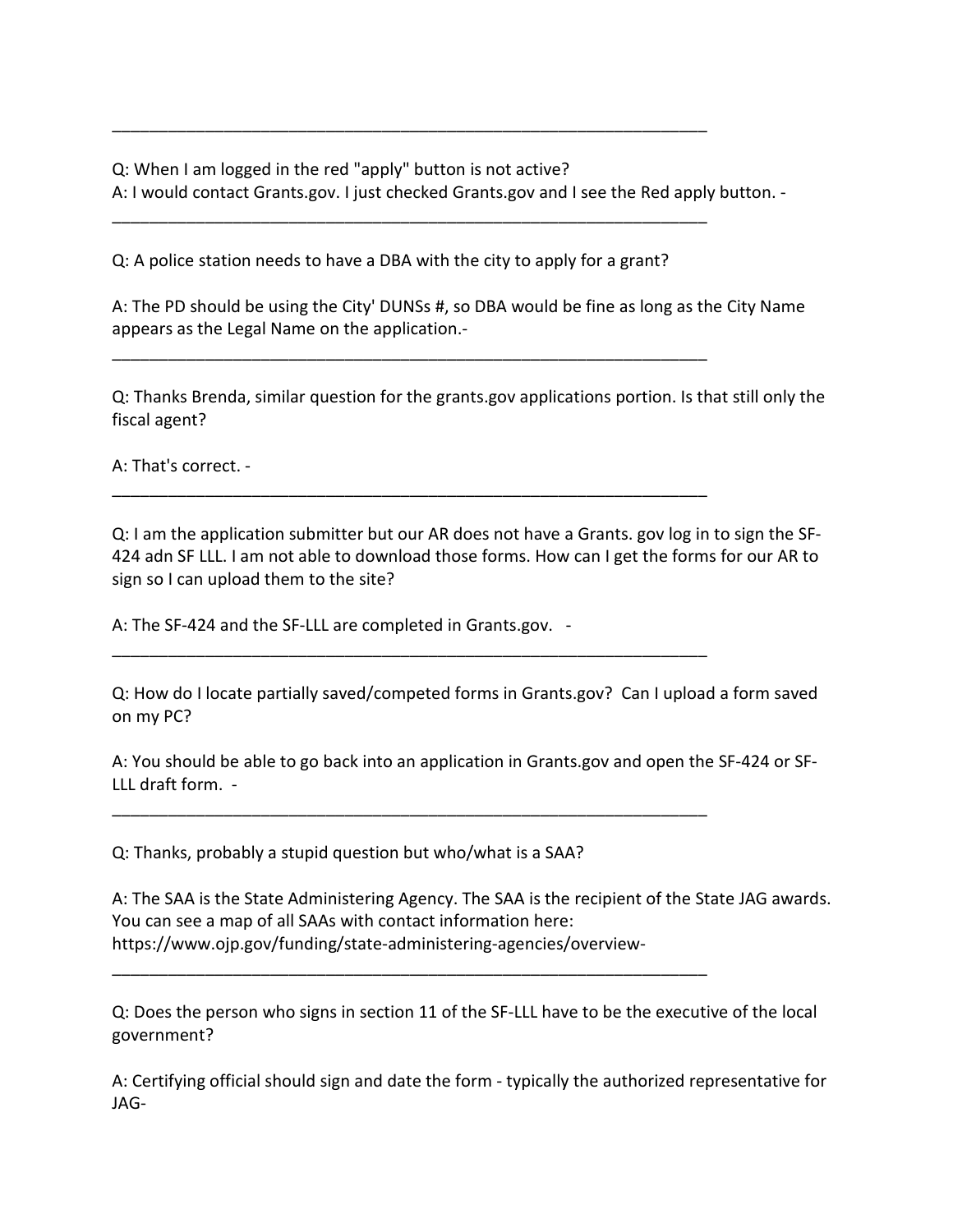Q: I tried putting opportunity number in the funding opportunity number field for the local JAG and nothing pops up after I hit the search button. I haven't had that issue before.

\_\_\_\_\_\_\_\_\_\_\_\_\_\_\_\_\_\_\_\_\_\_\_\_\_\_\_\_\_\_\_\_\_\_\_\_\_\_\_\_\_\_\_\_\_\_\_\_\_\_\_\_\_\_\_\_\_\_\_\_\_\_\_\_

\_\_\_\_\_\_\_\_\_\_\_\_\_\_\_\_\_\_\_\_\_\_\_\_\_\_\_\_\_\_\_\_\_\_\_\_\_\_\_\_\_\_\_\_\_\_\_\_\_\_\_\_\_\_\_\_\_\_\_\_\_\_\_\_

\_\_\_\_\_\_\_\_\_\_\_\_\_\_\_\_\_\_\_\_\_\_\_\_\_\_\_\_\_\_\_\_\_\_\_\_\_\_\_\_\_\_\_\_\_\_\_\_\_\_\_\_\_\_\_\_\_\_\_\_\_\_\_\_

\_\_\_\_\_\_\_\_\_\_\_\_\_\_\_\_\_\_\_\_\_\_\_\_\_\_\_\_\_\_\_\_\_\_\_\_\_\_\_\_\_\_\_\_\_\_\_\_\_\_\_\_\_\_\_\_\_\_\_\_\_\_\_\_

\_\_\_\_\_\_\_\_\_\_\_\_\_\_\_\_\_\_\_\_\_\_\_\_\_\_\_\_\_\_\_\_\_\_\_\_\_\_\_\_\_\_\_\_\_\_\_\_\_\_\_\_\_\_\_\_\_\_\_\_\_\_\_\_

\_\_\_\_\_\_\_\_\_\_\_\_\_\_\_\_\_\_\_\_\_\_\_\_\_\_\_\_\_\_\_\_\_\_\_\_\_\_\_\_\_\_\_\_\_\_\_\_\_\_\_\_\_\_\_\_\_\_\_\_\_\_\_\_

A: If you remove the "1" from O-BJA-2021-135004 while searching in grants.gov, it will appear. This is an issue the team is currently working to resolve-

Q: Can you show again where on Just Grants we can see the Grants.gov application number?

A: It is in the Application link on the left. -

Q: I do not have the begin button but I am listed as the application submitter. What should I do?

A: You should be able to open the application from your worklist.

Q: Where again can we see the grants.gov number in the home page of Justgrants?

A: You can click on the Application link on the left. -

Q: Say you put in an estimated amount and later in the process you need to change the amount? (before final submission) Is this allowed or looked on unfavorably?

A: Under JAG, the amounts listed within the allocations chart are the amounts that should be applied for. This is a formula program and as such the eligible award amounts are predetermined. If you enter the incorrect amount and submit an application, it can be corrected later.-

Q: Our agency has already completed steps 1 and 2 and we received our 4 confirmations from Grants.gov. What we did not do is assign the roles in Grants.gov. Should I go into Grants.gov and assign the roles or should I wait and assign them in JustGrants?

A: You will assign roles within JustGrants not Grants.gov-

Q: Both Categories have to start with the Grants.gov and wait for Just Grants?

\_\_\_\_\_\_\_\_\_\_\_\_\_\_\_\_\_\_\_\_\_\_\_\_\_\_\_\_\_\_\_\_\_\_\_\_\_\_\_\_\_\_\_\_\_\_\_\_\_\_\_\_\_\_\_\_\_\_\_\_\_\_\_\_

A: Yes, all applications start in Grants.gov.-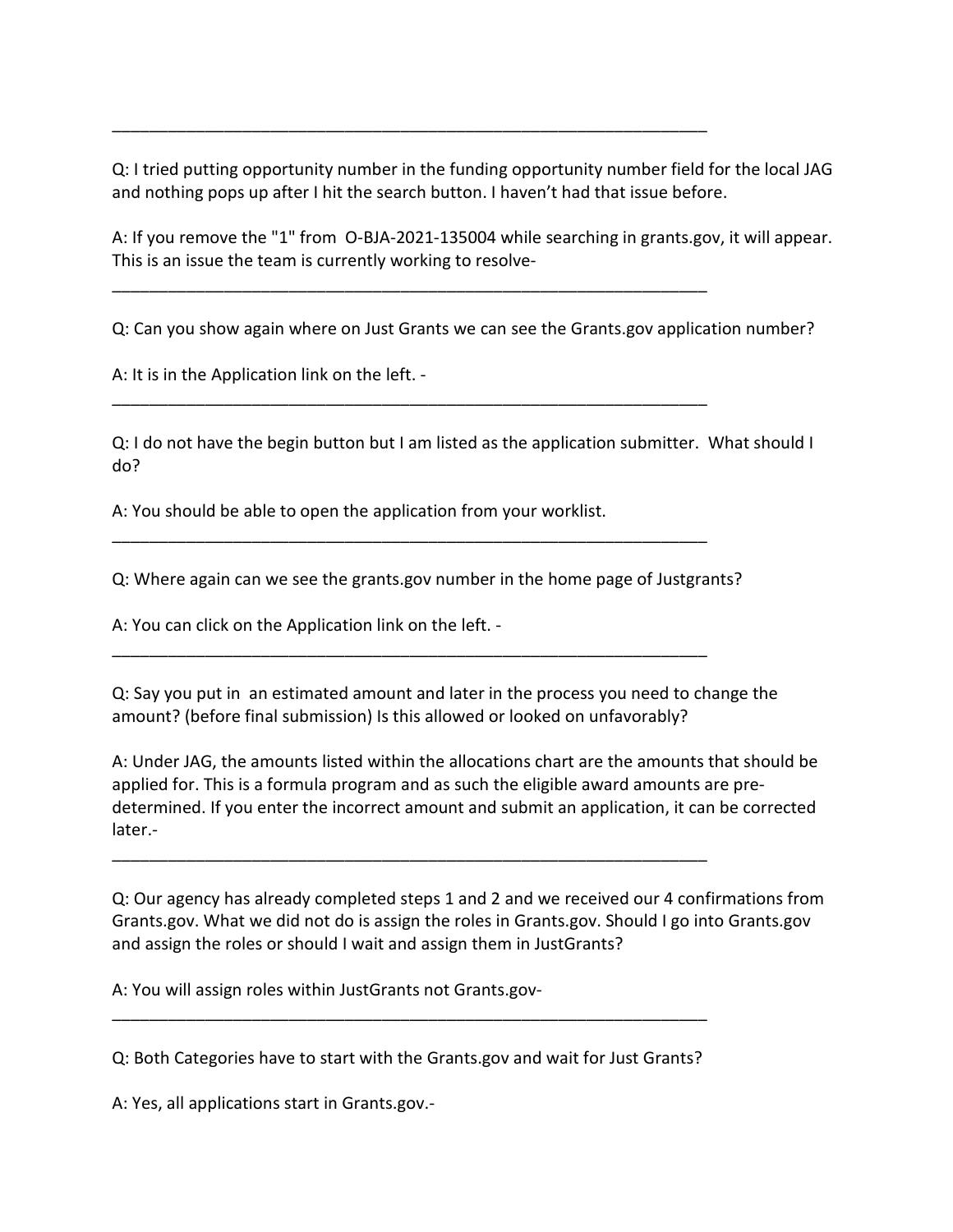Q: is the application data requirements similar to Governors Crime Commission application for grants?

A: Reporting requirements for JAG are stipulated within the solicitation (https://bja.ojp.gov/funding/opportunities/o-bja-2021-135004).-

\_\_\_\_\_\_\_\_\_\_\_\_\_\_\_\_\_\_\_\_\_\_\_\_\_\_\_\_\_\_\_\_\_\_\_\_\_\_\_\_\_\_\_\_\_\_\_\_\_\_\_\_\_\_\_\_\_\_\_\_\_\_\_\_

\_\_\_\_\_\_\_\_\_\_\_\_\_\_\_\_\_\_\_\_\_\_\_\_\_\_\_\_\_\_\_\_\_\_\_\_\_\_\_\_\_\_\_\_\_\_\_\_\_\_\_\_\_\_\_\_\_\_\_\_\_\_\_\_

Q: When printing a final application using the print option (not this JAG) it won't print correctly. In particular the personnel budget doesn't print. Solution? other then snipping all pages

A: We hope to fix the print functionality in the near future. Yes, snipping is the current work around. -

Q: Are we still listing every single zip code for our disparate jurisdiction?

\_\_\_\_\_\_\_\_\_\_\_\_\_\_\_\_\_\_\_\_\_\_\_\_\_\_\_\_\_\_\_\_\_\_\_\_\_\_\_\_\_\_\_\_\_\_\_\_\_\_\_\_\_\_\_\_\_\_\_\_\_\_\_\_

A: Veronica - Where were you listing the zip code for each disparate jurisdiction? -

\_\_\_\_\_\_\_\_\_\_\_\_\_\_\_\_\_\_\_\_\_\_\_\_\_\_\_\_\_\_\_\_\_\_\_\_\_\_\_\_\_\_\_\_\_\_\_\_\_\_\_\_\_\_\_\_\_\_\_\_\_\_\_\_

\_\_\_\_\_\_\_\_\_\_\_\_\_\_\_\_\_\_\_\_\_\_\_\_\_\_\_\_\_\_\_\_\_\_\_\_\_\_\_\_\_\_\_\_\_\_\_\_\_\_\_\_\_\_\_\_\_\_\_\_\_\_\_\_

\_\_\_\_\_\_\_\_\_\_\_\_\_\_\_\_\_\_\_\_\_\_\_\_\_\_\_\_\_\_\_\_\_\_\_\_\_\_\_\_\_\_\_\_\_\_\_\_\_\_\_\_\_\_\_\_\_\_\_\_\_\_\_\_

Q: I do not see a verify legal name and address link on the left.

A: The Verify Legal Name and Address link is on the right (opps!). -

Q: Can you provide some examples of what types of documentation can be submitted to demonstrate we are advancing DOJ priorities (promotes civil rights, increases access to justice, supports crime victims, protects the public from crime and evolving threats, and builds trust between law enforcement and the community)

A: No documentation is required for this.-

Q: Did she just say no proposal ABSTRACT????

A: That is correct. There is no abstract requirement for JAG this year.-

Q: Is there a specific budget form as was with grants.gov in just grants?

A: Yes, there is a link to the detailed budget worksheet in the JAG solicitation. - \_\_\_\_\_\_\_\_\_\_\_\_\_\_\_\_\_\_\_\_\_\_\_\_\_\_\_\_\_\_\_\_\_\_\_\_\_\_\_\_\_\_\_\_\_\_\_\_\_\_\_\_\_\_\_\_\_\_\_\_\_\_\_\_

\_\_\_\_\_\_\_\_\_\_\_\_\_\_\_\_\_\_\_\_\_\_\_\_\_\_\_\_\_\_\_\_\_\_\_\_\_\_\_\_\_\_\_\_\_\_\_\_\_\_\_\_\_\_\_\_\_\_\_\_\_\_\_\_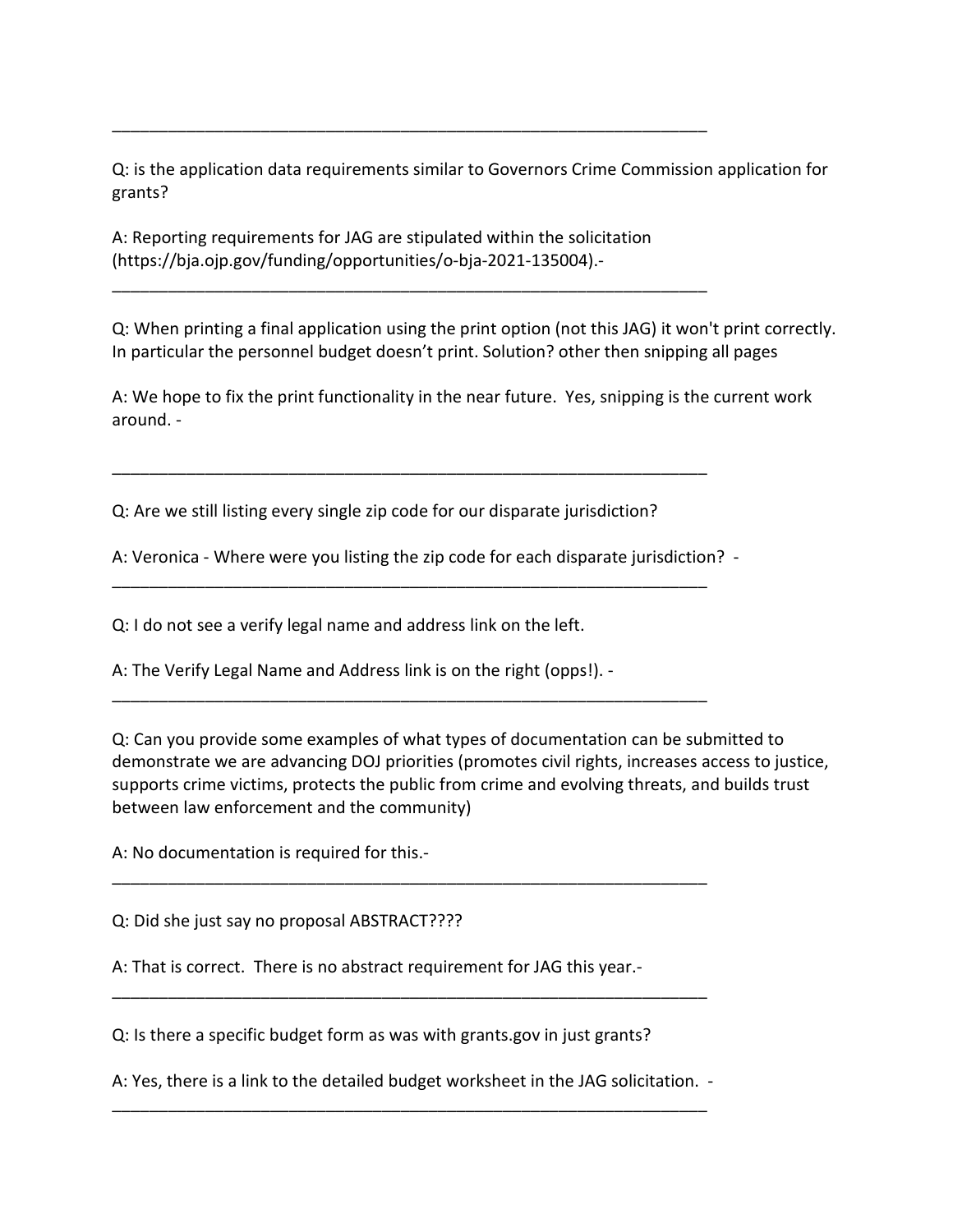Q: Are there specifc formats for the budget, goals and objectives?

A: A link is provided to an example of the detailed budget worksheet in the JAG solicitation along with guidance for the program narrative and other required attachments.-

\_\_\_\_\_\_\_\_\_\_\_\_\_\_\_\_\_\_\_\_\_\_\_\_\_\_\_\_\_\_\_\_\_\_\_\_\_\_\_\_\_\_\_\_\_\_\_\_\_\_\_\_\_\_\_\_\_\_\_\_\_\_\_\_

\_\_\_\_\_\_\_\_\_\_\_\_\_\_\_\_\_\_\_\_\_\_\_\_\_\_\_\_\_\_\_\_\_\_\_\_\_\_\_\_\_\_\_\_\_\_\_\_\_\_\_\_\_\_\_\_\_\_\_\_\_\_\_\_

\_\_\_\_\_\_\_\_\_\_\_\_\_\_\_\_\_\_\_\_\_\_\_\_\_\_\_\_\_\_\_\_\_\_\_\_\_\_\_\_\_\_\_\_\_\_\_\_\_\_\_\_\_\_\_\_\_\_\_\_\_\_\_\_

\_\_\_\_\_\_\_\_\_\_\_\_\_\_\_\_\_\_\_\_\_\_\_\_\_\_\_\_\_\_\_\_\_\_\_\_\_\_\_\_\_\_\_\_\_\_\_\_\_\_\_\_\_\_\_\_\_\_\_\_\_\_\_\_

\_\_\_\_\_\_\_\_\_\_\_\_\_\_\_\_\_\_\_\_\_\_\_\_\_\_\_\_\_\_\_\_\_\_\_\_\_\_\_\_\_\_\_\_\_\_\_\_\_\_\_\_\_\_\_\_\_\_\_\_\_\_\_\_

\_\_\_\_\_\_\_\_\_\_\_\_\_\_\_\_\_\_\_\_\_\_\_\_\_\_\_\_\_\_\_\_\_\_\_\_\_\_\_\_\_\_\_\_\_\_\_\_\_\_\_\_\_\_\_\_\_\_\_\_\_\_\_\_

Q: This is my first year applying for JAG is there anyway will the new JustGrants system that I can see previous years applications from our agency?

A: If you are listed as the grant award administrator for previous year awards, you should have access to view the applications in JustGrants.-

Q: Does the application continually save?

A: You will need to save as you go through the application. -

Q: Do all grants need an MOU?

A: No, just jurisdictions identified to be disparate, which are shaded in gray on the allocations spreadsheet. Please see the disparate information of the JAG FAQs for further information. https://bja.ojp.gov/sites/g/files/xyckuh186/files/media/document/jag-faqs.pdf-

Q: Did you say the system can not accept pdf, only word or excel?

A: PDF, Word, and Excel are accepted. -

Q: Please provide more details on the "placeholder" document. can the application be submitted with a placeholder or must you upload the required document before submitting?

A: Please check the solicitation for what is required to be uploaded. Also, any place that has a red asterisk must be completed. A placeholder document can be added and the requirement can be addressed post-award if necessary. BJA will add a withholding special condition(s) in these instances.-

Q: Will you need MOU's if you are partnering with other agencies?

A: Yes, you will need an MOU if you are partnering with another agency or a subaward agreement if you plan to subaward funding.-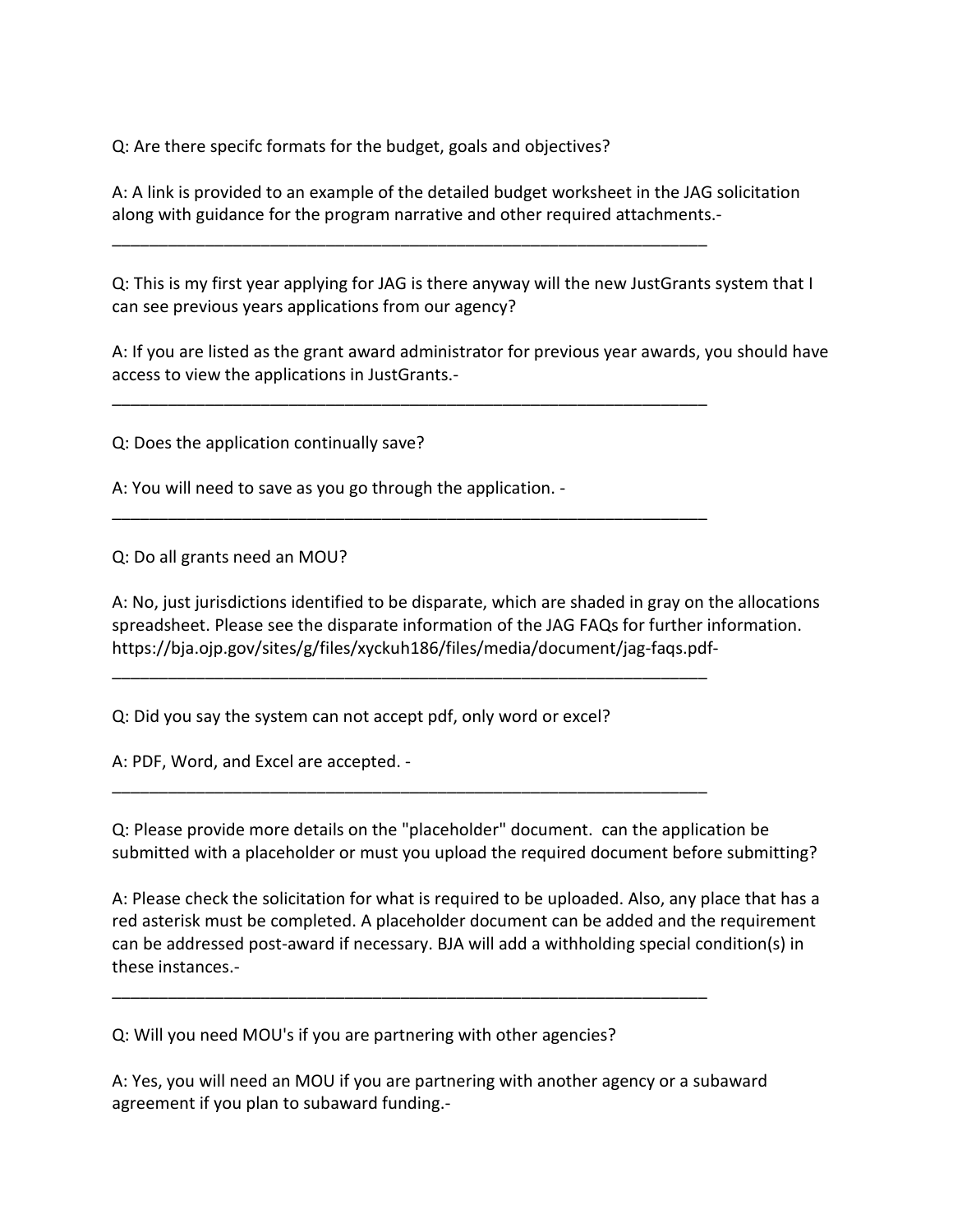Q: Will we get any kind of verification that our grant was submitted in JustGrants?

\_\_\_\_\_\_\_\_\_\_\_\_\_\_\_\_\_\_\_\_\_\_\_\_\_\_\_\_\_\_\_\_\_\_\_\_\_\_\_\_\_\_\_\_\_\_\_\_\_\_\_\_\_\_\_\_\_\_\_\_\_\_\_\_

A: Yes, you should receive a notification that your application was submitted in JG.-

\_\_\_\_\_\_\_\_\_\_\_\_\_\_\_\_\_\_\_\_\_\_\_\_\_\_\_\_\_\_\_\_\_\_\_\_\_\_\_\_\_\_\_\_\_\_\_\_\_\_\_\_\_\_\_\_\_\_\_\_\_\_\_\_

\_\_\_\_\_\_\_\_\_\_\_\_\_\_\_\_\_\_\_\_\_\_\_\_\_\_\_\_\_\_\_\_\_\_\_\_\_\_\_\_\_\_\_\_\_\_\_\_\_\_\_\_\_\_\_\_\_\_\_\_\_\_\_\_

\_\_\_\_\_\_\_\_\_\_\_\_\_\_\_\_\_\_\_\_\_\_\_\_\_\_\_\_\_\_\_\_\_\_\_\_\_\_\_\_\_\_\_\_\_\_\_\_\_\_\_\_\_\_\_\_\_\_\_\_\_\_\_\_

\_\_\_\_\_\_\_\_\_\_\_\_\_\_\_\_\_\_\_\_\_\_\_\_\_\_\_\_\_\_\_\_\_\_\_\_\_\_\_\_\_\_\_\_\_\_\_\_\_\_\_\_\_\_\_\_\_\_\_\_\_\_\_\_

\_\_\_\_\_\_\_\_\_\_\_\_\_\_\_\_\_\_\_\_\_\_\_\_\_\_\_\_\_\_\_\_\_\_\_\_\_\_\_\_\_\_\_\_\_\_\_\_\_\_\_\_\_\_\_\_\_\_\_\_\_\_\_\_

Q: Can we see prior applications that have been submitted before everything was transferred to JustGrants?

A: Prior awards have all been transferred to JustGrants. I do not think there is access to the legacy system at this time.-

Q: I'm a new Chief of Police and our department received grants in the past. However, I just checked the eligible to receive grants page and my city is not listed. Does that mean there is not enough crime reported in my city to justify a grant or is there something else I need to do so that my department can be eligible to receive JAG grants?

A: It is likely that your jurisdiction was not eligible to receive a direct award of at least \$10,000. I can look into this and provide you with additional details.

Q: I understand that but I am unable to download them for our AR to sign them. Am I able to fill the information out and submit them or does our AR physically need to sign them?

A: The SF-424 and the SF-LLL will be completed by the grants.gov user approved by the e-biz POC. You are correct that the SF-424 and the SF-LLL are completed directly in Grants.gov-

Q: I'm looking at the Project Abstract page. Where is the "upload" button? All I see is the opportunity to enter text into the web form.

A: There is no abstract requirement for JAG this year. -

Q: where is the link to click to open the grant application in JustGrants?

A: You will click on the case ID in the worklist or the application number in the application link on the left. -

Q: I'm on the Narrative submission page and don't see the upload button.

\_\_\_\_\_\_\_\_\_\_\_\_\_\_\_\_\_\_\_\_\_\_\_\_\_\_\_\_\_\_\_\_\_\_\_\_\_\_\_\_\_\_\_\_\_\_\_\_\_\_\_\_\_\_\_\_\_\_\_\_\_\_\_\_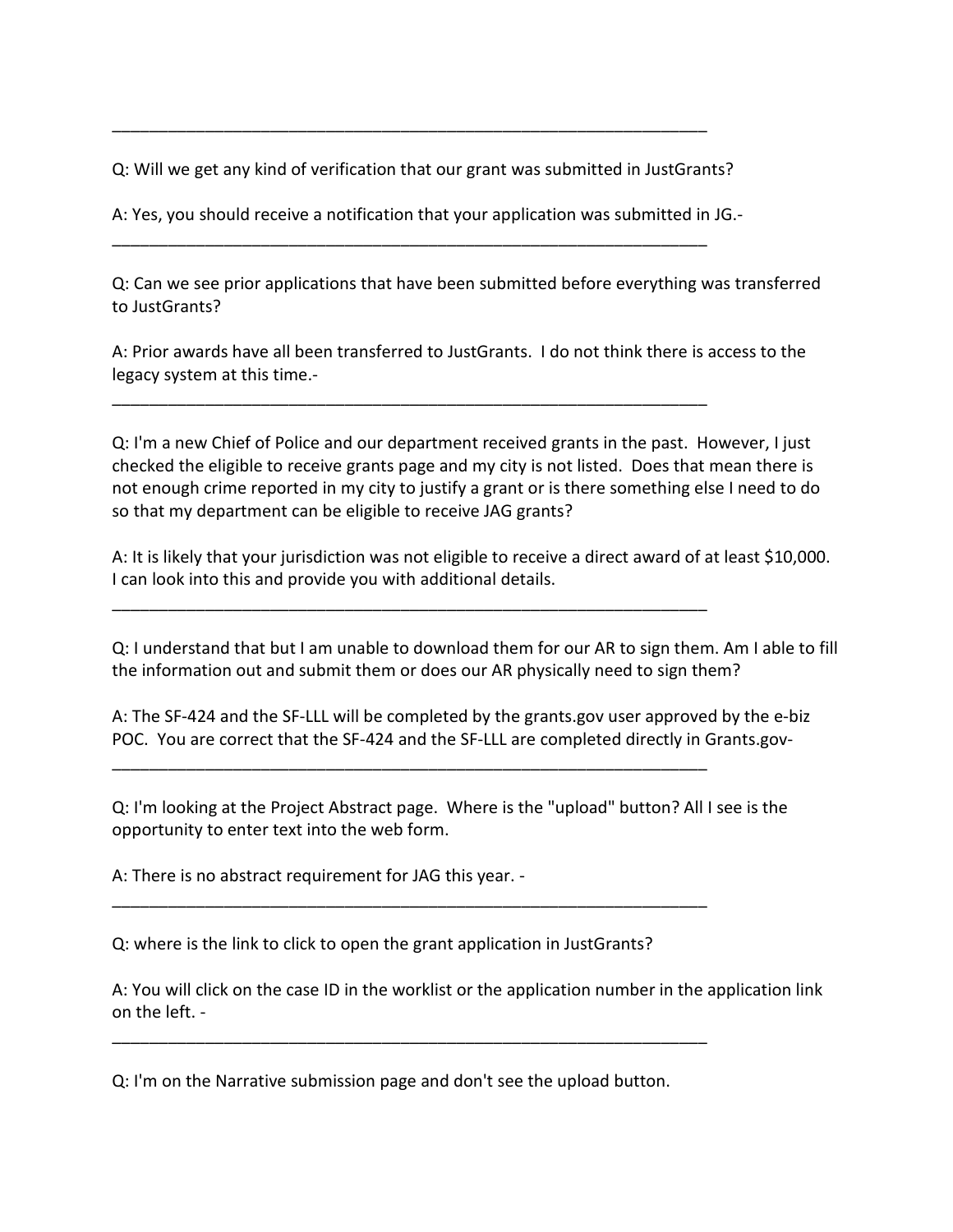A: You will only be able to upload the proposal narrative in JustGrants. You should see the upload button in the middle of the JustGrants Proposal Narrative screen. -

Q: I dont see the SF-424 or SF-LLL drafts. I can go back into the form, but it is blank, like when I started.

A: When completing it again, try to save the document multiple times. -

\_\_\_\_\_\_\_\_\_\_\_\_\_\_\_\_\_\_\_\_\_\_\_\_\_\_\_\_\_\_\_\_\_\_\_\_\_\_\_\_\_\_\_\_\_\_\_\_\_\_\_\_\_\_\_\_\_\_\_\_\_\_\_\_

\_\_\_\_\_\_\_\_\_\_\_\_\_\_\_\_\_\_\_\_\_\_\_\_\_\_\_\_\_\_\_\_\_\_\_\_\_\_\_\_\_\_\_\_\_\_\_\_\_\_\_\_\_\_\_\_\_\_\_\_\_\_\_\_

\_\_\_\_\_\_\_\_\_\_\_\_\_\_\_\_\_\_\_\_\_\_\_\_\_\_\_\_\_\_\_\_\_\_\_\_\_\_\_\_\_\_\_\_\_\_\_\_\_\_\_\_\_\_\_\_\_\_\_\_\_\_\_\_

Q: If our agency has met the NIBRS requirement do you still need to subtract the 3% in the budget you will be submitting. Also, if you are considered disparate does both the city and county have to show they are NIBRS compliant when submitting

A: If your agency is certified as NIBRS compliant by the FBI or the State, then are not required to set aside the 3%. In a disparate situation, both entities need to be NIBRS compliant. If one is but the other isn't, then the one that is not will have to set aside 3% of their portion of the award.-

Q: Is there a special section to attach the budget narrative?

A: Please check the solicitation for the forms that have to be completed within JustGrants or uploaded. -

Q: Are there forms that we have to use like the budget form in Grants.gov

\_\_\_\_\_\_\_\_\_\_\_\_\_\_\_\_\_\_\_\_\_\_\_\_\_\_\_\_\_\_\_\_\_\_\_\_\_\_\_\_\_\_\_\_\_\_\_\_\_\_\_\_\_\_\_\_\_\_\_\_\_\_\_\_

\_\_\_\_\_\_\_\_\_\_\_\_\_\_\_\_\_\_\_\_\_\_\_\_\_\_\_\_\_\_\_\_\_\_\_\_\_\_\_\_\_\_\_\_\_\_\_\_\_\_\_\_\_\_\_\_\_\_\_\_\_\_\_\_

A: Please check the solicitation for the forms that have to be completed within JustGrants or uploaded. -

Q: I'm not seeing the "upload" option on any of the entry screens. Where do I find that option?

A: If you do not see these options and you are the Application Submitter please reach out to our help desk for assistance with this. Did you open the application from the worklist and do you have the application submitter role? Only the application submitter can upload a document. -

Q: Where can the allocation chart containing the pre-determined award amounts be located?

A: The allocations can be found in the JAG solicitation or on the JAG webpage https://bja.ojp.gov/program/jag/overview-

\_\_\_\_\_\_\_\_\_\_\_\_\_\_\_\_\_\_\_\_\_\_\_\_\_\_\_\_\_\_\_\_\_\_\_\_\_\_\_\_\_\_\_\_\_\_\_\_\_\_\_\_\_\_\_\_\_\_\_\_\_\_\_\_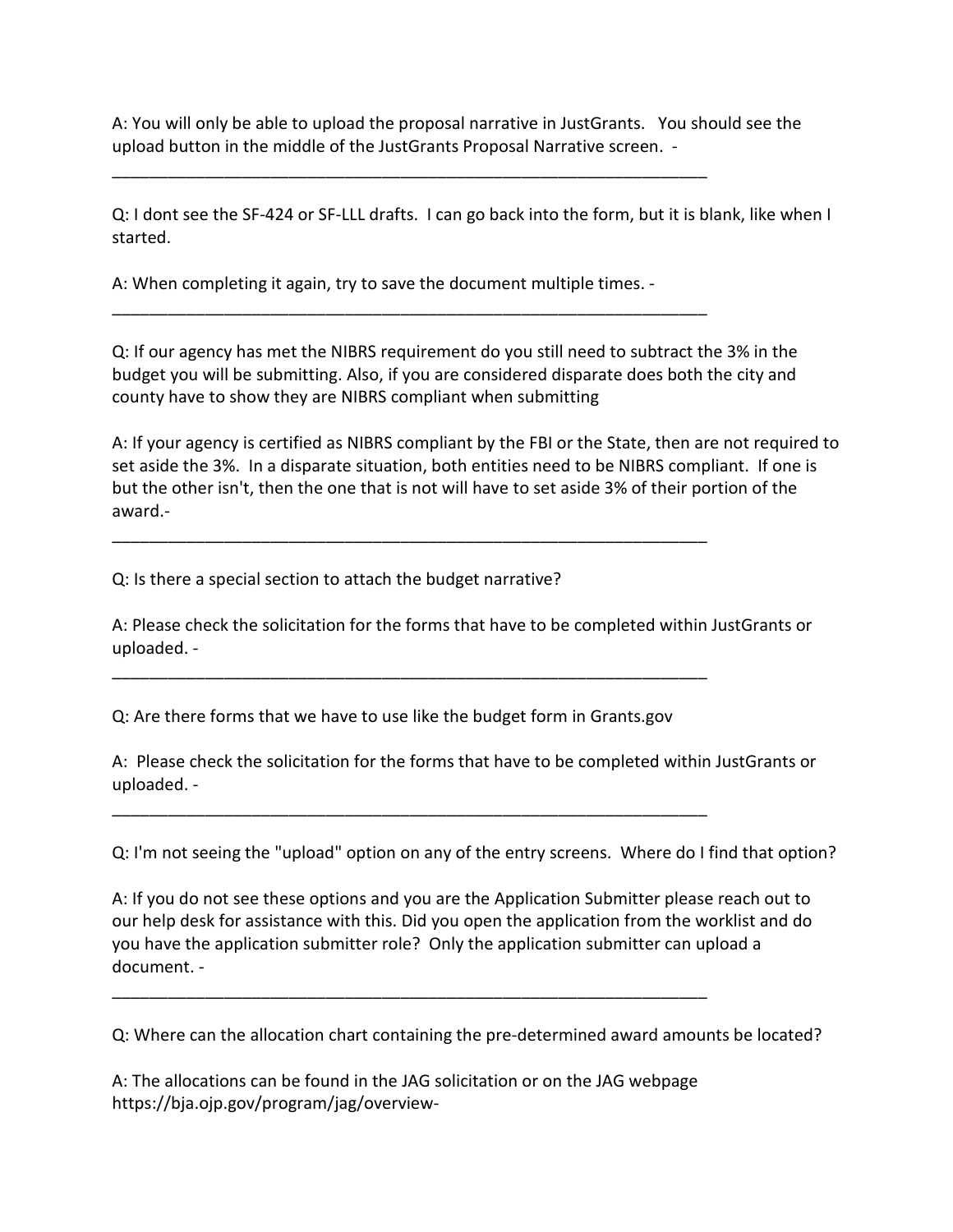Q: can the authorized and application submitter be the same person?

\_\_\_\_\_\_\_\_\_\_\_\_\_\_\_\_\_\_\_\_\_\_\_\_\_\_\_\_\_\_\_\_\_\_\_\_\_\_\_\_\_\_\_\_\_\_\_\_\_\_\_\_\_\_\_\_\_\_\_\_\_\_\_\_

\_\_\_\_\_\_\_\_\_\_\_\_\_\_\_\_\_\_\_\_\_\_\_\_\_\_\_\_\_\_\_\_\_\_\_\_\_\_\_\_\_\_\_\_\_\_\_\_\_\_\_\_\_\_\_\_\_\_\_\_\_\_\_\_

\_\_\_\_\_\_\_\_\_\_\_\_\_\_\_\_\_\_\_\_\_\_\_\_\_\_\_\_\_\_\_\_\_\_\_\_\_\_\_\_\_\_\_\_\_\_\_\_\_\_\_\_\_\_\_\_\_\_\_\_\_\_\_\_

\_\_\_\_\_\_\_\_\_\_\_\_\_\_\_\_\_\_\_\_\_\_\_\_\_\_\_\_\_\_\_\_\_\_\_\_\_\_\_\_\_\_\_\_\_\_\_\_\_\_\_\_\_\_\_\_\_\_\_\_\_\_\_\_

\_\_\_\_\_\_\_\_\_\_\_\_\_\_\_\_\_\_\_\_\_\_\_\_\_\_\_\_\_\_\_\_\_\_\_\_\_\_\_\_\_\_\_\_\_\_\_\_\_\_\_\_\_\_\_\_\_\_\_\_\_\_\_\_

\_\_\_\_\_\_\_\_\_\_\_\_\_\_\_\_\_\_\_\_\_\_\_\_\_\_\_\_\_\_\_\_\_\_\_\_\_\_\_\_\_\_\_\_\_\_\_\_\_\_\_\_\_\_\_\_\_\_\_\_\_\_\_\_

\_\_\_\_\_\_\_\_\_\_\_\_\_\_\_\_\_\_\_\_\_\_\_\_\_\_\_\_\_\_\_\_\_\_\_\_\_\_\_\_\_\_\_\_\_\_\_\_\_\_\_\_\_\_\_\_\_\_\_\_\_\_\_\_

A: Yes-

Q: If not all the disparate agencies want to accept their portion can the fiscal agent request the whole disparate amount available to the group?

A: Any jurisdictions which choose not to receive funds should provide a written statement from their authorized representative indicating that they are declining to apply for funds as part of the disparate group.-

Q: South Fulton Police Department, Fulton County Ga is not listed. How do we correct this.

A: Jurisdictions that have enough crime to substantiate an award of at least \$10,000 are not eligible for direct funding. That may be the case in this situation. Please send me your specifics at darius.locicero@usdoj.gov and I can take a look for you. -

Q: Could you talk about the 30 day requirement?

A: The governing body must be notified and provided details of the JAG application 30 days prior to submission. This is part of the Chief Executive Certification. if this does not occur, the application should still be submitted and BJA can withhold funds until the CE Certification can be signed indicating the governing body notification requirement has been satisfied.-

Q: Is there a direct link with the pre-determined amounts? The link bja.ojp.gov/program/jag/overview does not provide an itemized breakdown of the predetermined award amounts that I can see

A: https://bja.ojp.gov/program/jag/fy-2021-allocations -

Q: Hello, at some point would you walk through submitting a PMT report in JustGrants?

A: I'm sorry - that is not on the agenda for today. You can find online training materials here: https://justicegrants.usdoj.gov/training-resources/justgrants-training/performance-reporting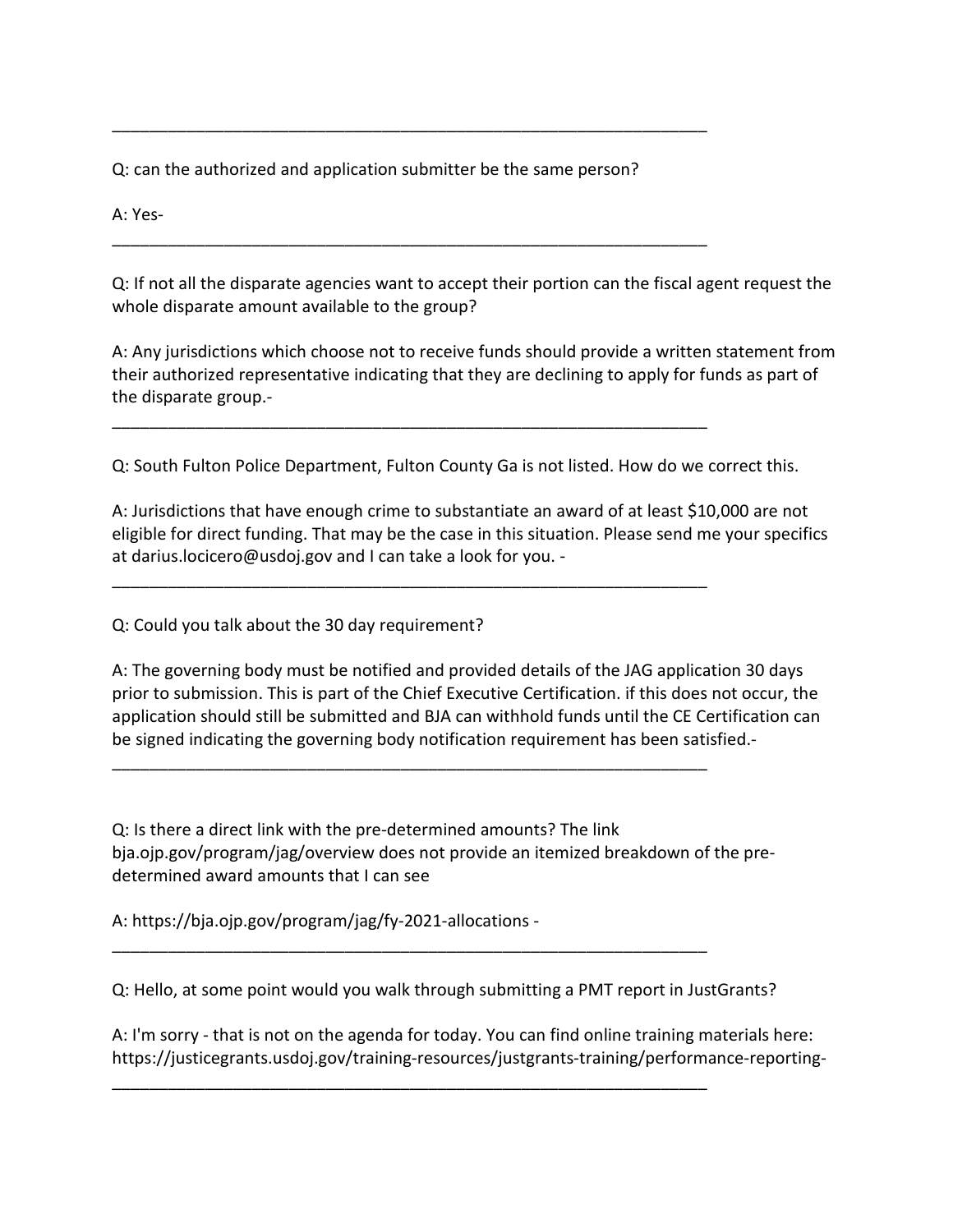Q: How quickly will my Entity Administrator receive a response after requesting a new username and password for JustGrants?

\_\_\_\_\_\_\_\_\_\_\_\_\_\_\_\_\_\_\_\_\_\_\_\_\_\_\_\_\_\_\_\_\_\_\_\_\_\_\_\_\_\_\_\_\_\_\_\_\_\_\_\_\_\_\_\_\_\_\_\_\_\_\_\_

\_\_\_\_\_\_\_\_\_\_\_\_\_\_\_\_\_\_\_\_\_\_\_\_\_\_\_\_\_\_\_\_\_\_\_\_\_\_\_\_\_\_\_\_\_\_\_\_\_\_\_\_\_\_\_\_\_\_\_\_\_\_\_\_

\_\_\_\_\_\_\_\_\_\_\_\_\_\_\_\_\_\_\_\_\_\_\_\_\_\_\_\_\_\_\_\_\_\_\_\_\_\_\_\_\_\_\_\_\_\_\_\_\_\_\_\_\_\_\_\_\_\_\_\_\_\_\_\_

\_\_\_\_\_\_\_\_\_\_\_\_\_\_\_\_\_\_\_\_\_\_\_\_\_\_\_\_\_\_\_\_\_\_\_\_\_\_\_\_\_\_\_\_\_\_\_\_\_\_\_\_\_\_\_\_\_\_\_\_\_\_\_\_

\_\_\_\_\_\_\_\_\_\_\_\_\_\_\_\_\_\_\_\_\_\_\_\_\_\_\_\_\_\_\_\_\_\_\_\_\_\_\_\_\_\_\_\_\_\_\_\_\_\_\_\_\_\_\_\_\_\_\_\_\_\_\_\_

\_\_\_\_\_\_\_\_\_\_\_\_\_\_\_\_\_\_\_\_\_\_\_\_\_\_\_\_\_\_\_\_\_\_\_\_\_\_\_\_\_\_\_\_\_\_\_\_\_\_\_\_\_\_\_\_\_\_\_\_\_\_\_\_

\_\_\_\_\_\_\_\_\_\_\_\_\_\_\_\_\_\_\_\_\_\_\_\_\_\_\_\_\_\_\_\_\_\_\_\_\_\_\_\_\_\_\_\_\_\_\_\_\_\_\_\_\_\_\_\_\_\_\_\_\_\_\_\_

A: Once the Entity Admin enters in the information into JustGrants, the request will go to the user within a few minutes. Then the user will need to register and login into JustGrants in order for it to become active.-

Q: is there any way JustGrants will adjust the requirement where only one user can be assigned to the specific award; ie: one Financial Manager, one Grant Administrator, etc.

A: At this time it is only one per award. We do not know if this will change at this time. It may in the future if this is a request of the grantees. -

Q: If project is statewide, should we enter all zip codes (is that possible), or just 1 as required?

A: You should enter all that are required. There is an update under consideration for future enhancements to allow for different types of entries in this field, but for now it is zip code only.-

Q: Do we have to enter zip codes or can we enter county or city only?

A: Right now it reacts to zip codes only, however there are updates under consideration to expand the options in the field.-

Q: In terms of Areas of Project, can we not just put in the name of the town? Such as "Chicago, Illinois"? Do we have to list the multitude of zip codes in that town?

A: At this time the field only reacts to zip codes.-

Q: If you upload a narrative, do you still need to enter the goals, objectives, and deliverables separately?

A: Yes, you will need to submit these as a part of the application-

Q: Are we viewing the screen of an Entity Admnistrator or as the Application Submitter? Or is the screen (view) the same?

A: You are currently viewing the screen of an Entity Administrator.-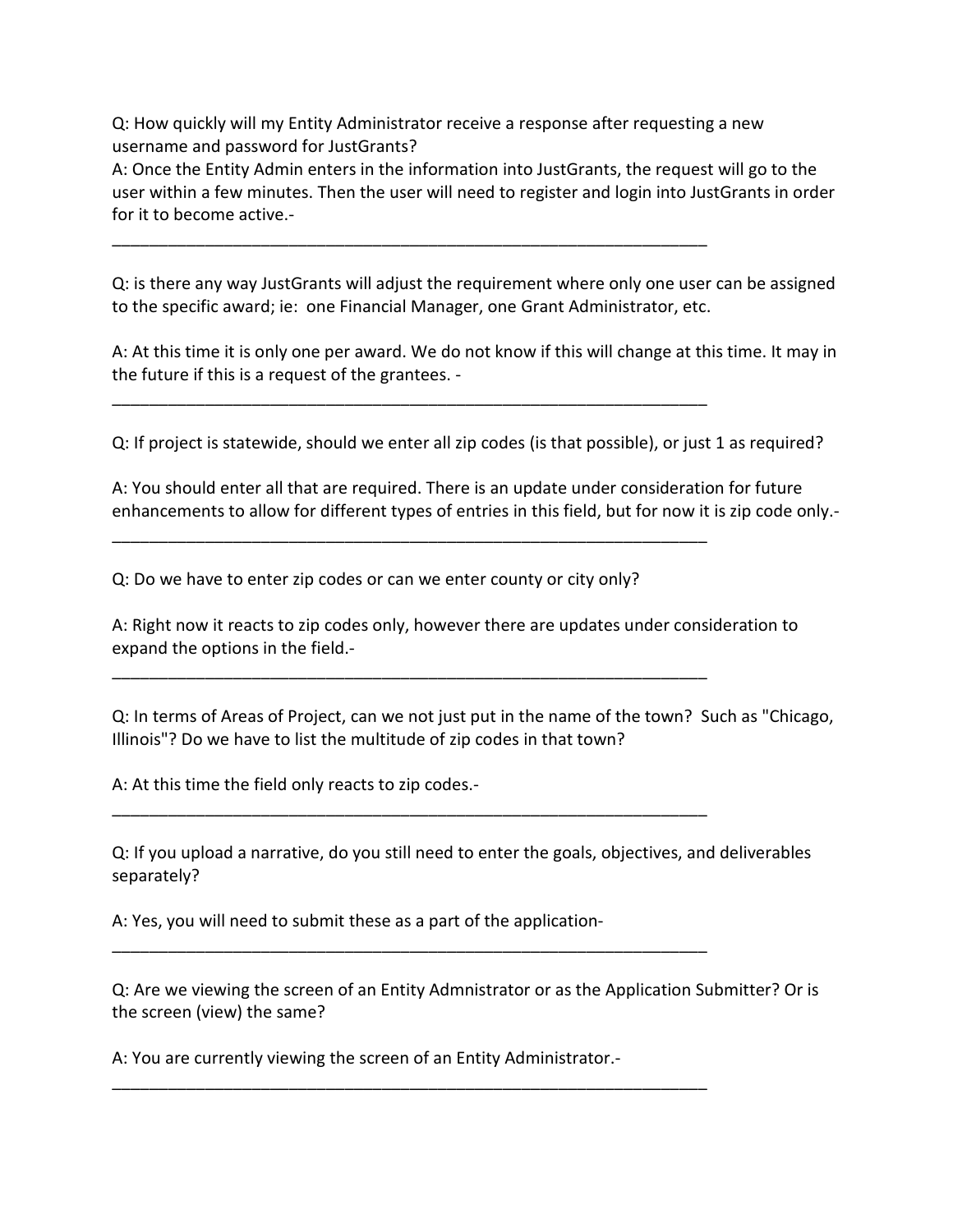Q: Is the previous budget template for DOJ being replaced by the template directly in JustGrants?

A: The budget detail worksheet is similar. It is a web-based form.-

Q: Can you go over how we register in JustGrants? What happens if we already have a grants.gov account, how will you be prompted to register for JustGrants?

\_\_\_\_\_\_\_\_\_\_\_\_\_\_\_\_\_\_\_\_\_\_\_\_\_\_\_\_\_\_\_\_\_\_\_\_\_\_\_\_\_\_\_\_\_\_\_\_\_\_\_\_\_\_\_\_\_\_\_\_\_\_\_\_

\_\_\_\_\_\_\_\_\_\_\_\_\_\_\_\_\_\_\_\_\_\_\_\_\_\_\_\_\_\_\_\_\_\_\_\_\_\_\_\_\_\_\_\_\_\_\_\_\_\_\_\_\_\_\_\_\_\_\_\_\_\_\_\_

\_\_\_\_\_\_\_\_\_\_\_\_\_\_\_\_\_\_\_\_\_\_\_\_\_\_\_\_\_\_\_\_\_\_\_\_\_\_\_\_\_\_\_\_\_\_\_\_\_\_\_\_\_\_\_\_\_\_\_\_\_\_\_\_

\_\_\_\_\_\_\_\_\_\_\_\_\_\_\_\_\_\_\_\_\_\_\_\_\_\_\_\_\_\_\_\_\_\_\_\_\_\_\_\_\_\_\_\_\_\_\_\_\_\_\_\_\_\_\_\_\_\_\_\_\_\_\_\_

\_\_\_\_\_\_\_\_\_\_\_\_\_\_\_\_\_\_\_\_\_\_\_\_\_\_\_\_\_\_\_\_\_\_\_\_\_\_\_\_\_\_\_\_\_\_\_\_\_\_\_\_\_\_\_\_\_\_\_\_\_\_\_\_

\_\_\_\_\_\_\_\_\_\_\_\_\_\_\_\_\_\_\_\_\_\_\_\_\_\_\_\_\_\_\_\_\_\_\_\_\_\_\_\_\_\_\_\_\_\_\_\_\_\_\_\_\_\_\_\_\_\_\_\_\_\_\_\_

A: Whoever your contact is on the SAM.gov website is the person who received the information to log into JustGrants. If you did not receive that information, please reach out to JustGrants.Support@usdoj.gov (JustGrants)-

Q: Do we have to upload supplemental docs. to the application if there are already copies in the Entity Library?

A: Yes. The Entity Library stores your documentation, but you will need to attach what you need to each application.-

Q: Can you please go over how an agency gets the initial contact to submit in justgrants? We have multiple sites applying.

A: Whoever your contact is on the SAM.gov website is the person who received the information to log into JustGrants. If you did not receive that information please reach out to JustGrants.Support@usdoj.gov (JustGrants)-

Q: How can I log into JustGrants? I have a SAM account and a Grants.gov account, however, I can not log into JustGrants

A: Invitations to JustGrants (via DIAMD) and ASAP were emailed to every entity's Electronic Business Point of Contact (E-Biz POC), as listed in SAM.gov. If you are an E-Biz POC and did not receive an email, please email JustGrants.Support@usdoj.gov.-

Q: Will the application populate in your Work List once it has been processed through Grants.gov?

A: Yes - it takes about 24 hours for the application to appear in JustGrants once you have submitted it in Grants.gov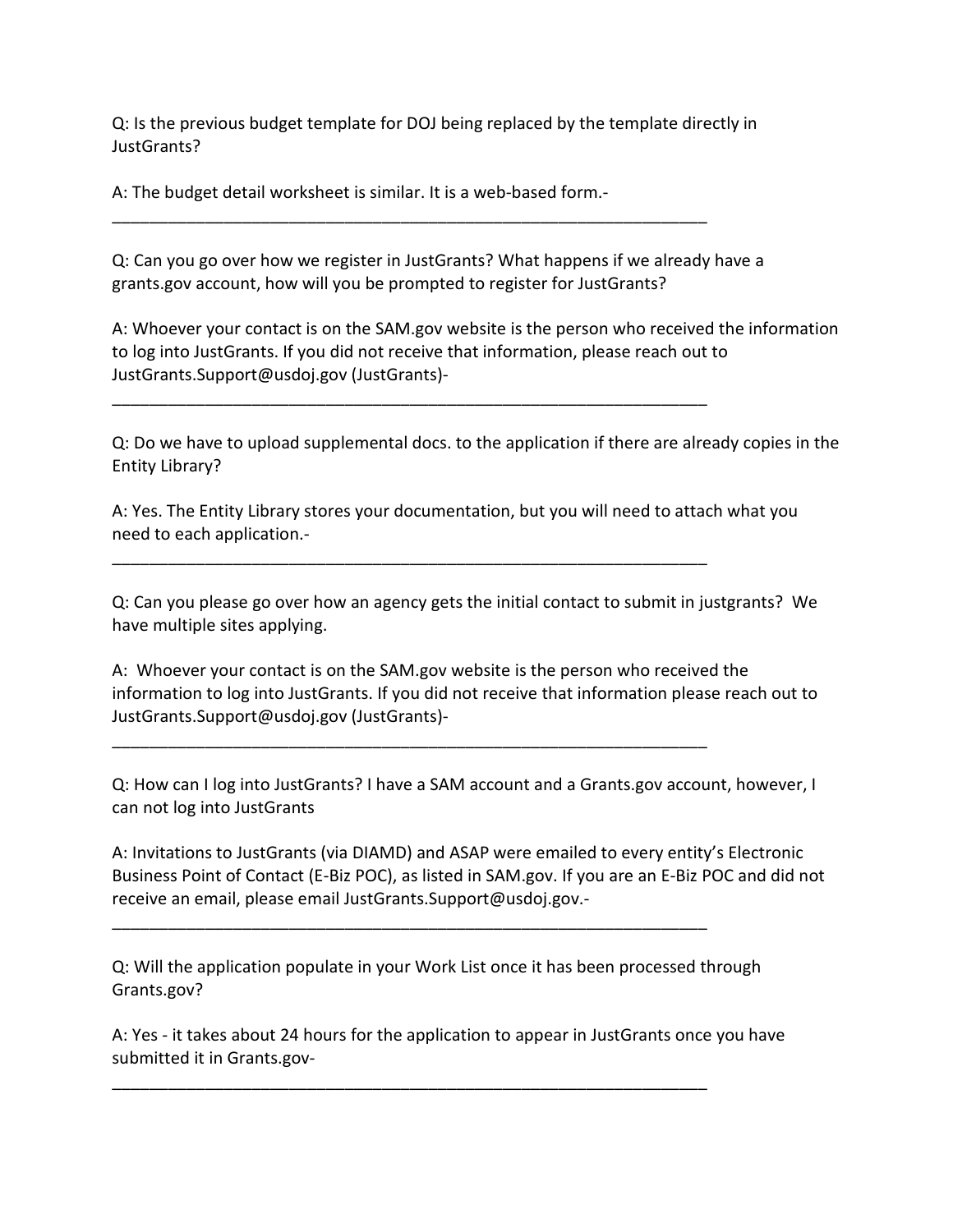Q: Are we required to use Grants.gov and JustGrants to submit the applications? We normally use a system to system portal for proposal submissions.

A: Yes-

Q: The SAM/Grants.gov/JustGrants registration process is still circular and confusing. Is there a number we can call to verify that we did it correctly?

A: Here's a Grant.Gov Resource Guide to help with the registration process https://www.ojp.gov/funding/apply/ojp-grant-application-resource-guide-

\_\_\_\_\_\_\_\_\_\_\_\_\_\_\_\_\_\_\_\_\_\_\_\_\_\_\_\_\_\_\_\_\_\_\_\_\_\_\_\_\_\_\_\_\_\_\_\_\_\_\_\_\_\_\_\_\_\_\_\_\_\_\_\_

\_\_\_\_\_\_\_\_\_\_\_\_\_\_\_\_\_\_\_\_\_\_\_\_\_\_\_\_\_\_\_\_\_\_\_\_\_\_\_\_\_\_\_\_\_\_\_\_\_\_\_\_\_\_\_\_\_\_\_\_\_\_\_\_

\_\_\_\_\_\_\_\_\_\_\_\_\_\_\_\_\_\_\_\_\_\_\_\_\_\_\_\_\_\_\_\_\_\_\_\_\_\_\_\_\_\_\_\_\_\_\_\_\_\_\_\_\_\_\_\_\_\_\_\_\_\_\_\_

\_\_\_\_\_\_\_\_\_\_\_\_\_\_\_\_\_\_\_\_\_\_\_\_\_\_\_\_\_\_\_\_\_\_\_\_\_\_\_\_\_\_\_\_\_\_\_\_\_\_\_\_\_\_\_\_\_\_\_\_\_\_\_\_

\_\_\_\_\_\_\_\_\_\_\_\_\_\_\_\_\_\_\_\_\_\_\_\_\_\_\_\_\_\_\_\_\_\_\_\_\_\_\_\_\_\_\_\_\_\_\_\_\_\_\_\_\_\_\_\_\_\_\_\_\_\_\_\_

\_\_\_\_\_\_\_\_\_\_\_\_\_\_\_\_\_\_\_\_\_\_\_\_\_\_\_\_\_\_\_\_\_\_\_\_\_\_\_\_\_\_\_\_\_\_\_\_\_\_\_\_\_\_\_\_\_\_\_\_\_\_\_\_

\_\_\_\_\_\_\_\_\_\_\_\_\_\_\_\_\_\_\_\_\_\_\_\_\_\_\_\_\_\_\_\_\_\_\_\_\_\_\_\_\_\_\_\_\_\_\_\_\_\_\_\_\_\_\_\_\_\_\_\_\_\_\_\_

Q: Can you still have authorized rep sign a hard copy to submit? It is very difficult to have our CEO set up and use a justgrants account

A: Authorized reps will need to submit via JustGrants-

Q: Does the Ebiz-poc (same as auth rep?) have to give authorization to application submitter before they can access JustGrants? How long does that process take?

A: The Entity Administrator will need to assign the role of Application Submitter. Once they assign that role it is immediate. -

Q: Is it possible to download the application, the award notification and conditions of the award from the web site

A: At this time, that functionality is still in development. Print screen is your best option. -

Q: We are a small muni - Can one person have all 3 roles - Grant Administrator - CFO - Grantee also how do you get log in information to be the administrator?

A: Please contact JustGrants.Support@usdoj.gov or 833–872–5175 for your login information. And yes, one person can have more than one role. -

Q: Is there a print function for the award docs?

A: At this time there is no print function beyond a screen capture. The print feature is planned.-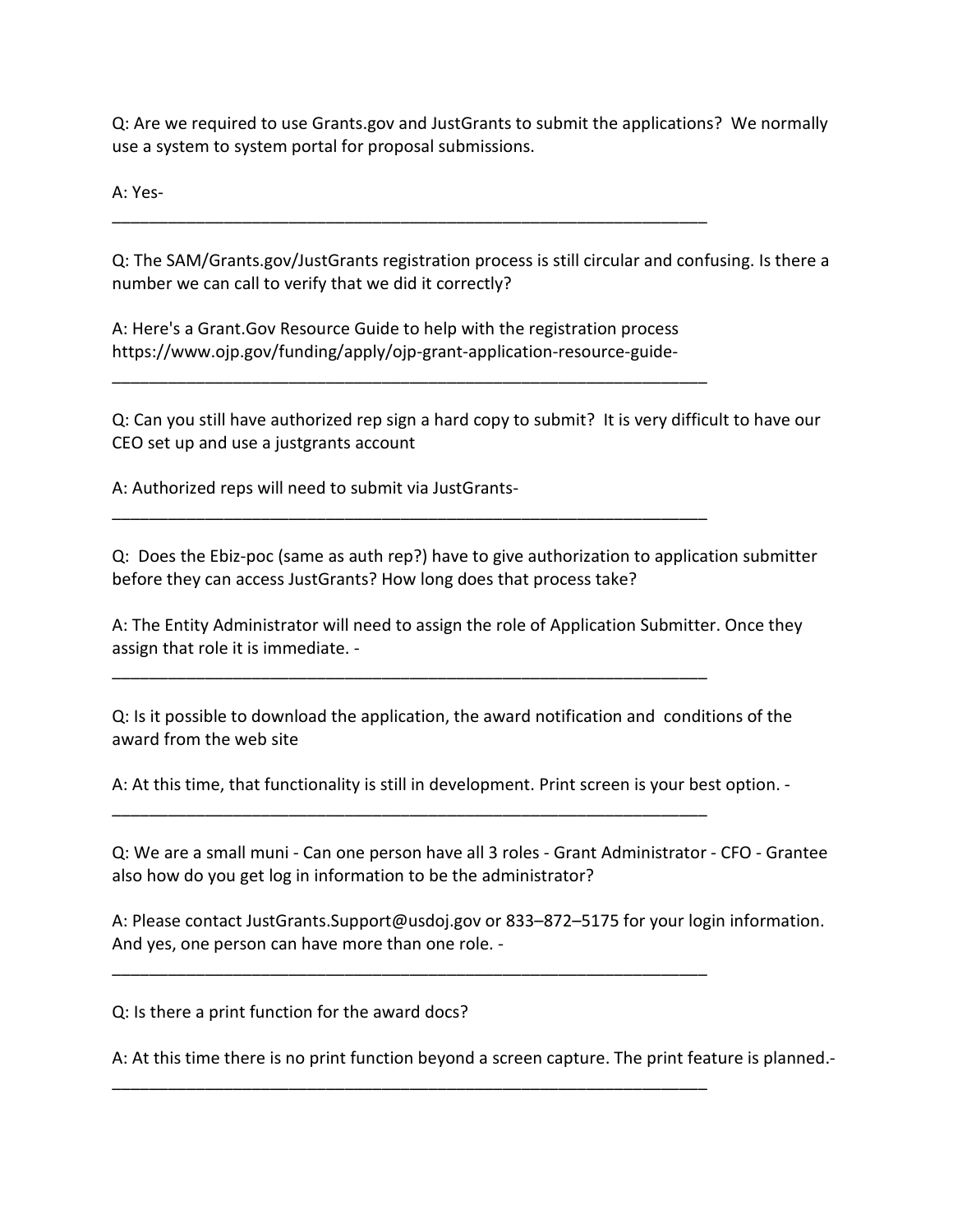Q: Are the ebiz-poc the same as the auth rep and what's the process for the ebiz-poc become the auth rep

A: No your EBIZ-POC is your Entity Administrator. You will need to give the person who you would like to be Authorized Representative. -

\_\_\_\_\_\_\_\_\_\_\_\_\_\_\_\_\_\_\_\_\_\_\_\_\_\_\_\_\_\_\_\_\_\_\_\_\_\_\_\_\_\_\_\_\_\_\_\_\_\_\_\_\_\_\_\_\_\_\_\_\_\_\_\_

\_\_\_\_\_\_\_\_\_\_\_\_\_\_\_\_\_\_\_\_\_\_\_\_\_\_\_\_\_\_\_\_\_\_\_\_\_\_\_\_\_\_\_\_\_\_\_\_\_\_\_\_\_\_\_\_\_\_\_\_\_\_\_\_

\_\_\_\_\_\_\_\_\_\_\_\_\_\_\_\_\_\_\_\_\_\_\_\_\_\_\_\_\_\_\_\_\_\_\_\_\_\_\_\_\_\_\_\_\_\_\_\_\_\_\_\_\_\_\_\_\_\_\_\_\_\_\_\_

Q: How soon after the Grants.gov submission is complete will the application be available in JustGrants?

A: Typically it will take about 24 hours to appear in JustGrants.-

Q: I'm trying to log into JustGrants. It indicates it is sending a SIM code for me to log in but I'm getting no SIM code on my phone. Is that an error in the system?

A: We recommend reaching out to our technical support team at 833–872–5175, Monday through Friday, between the hours of 5:00 a.m. and 9:00 p.m. Eastern Time (ET); and Saturday, Sunday, and federal holidays from 9:00 a.m. to 5:00 p.m. ET. -

Q: Can I approve a FSR if If the grant is not assigned to me? I am however listed as a finance contact.

A: If you are assigned as the Financial Manager for the award, you can approve it. -

\_\_\_\_\_\_\_\_\_\_\_\_\_\_\_\_\_\_\_\_\_\_\_\_\_\_\_\_\_\_\_\_\_\_\_\_\_\_\_\_\_\_\_\_\_\_\_\_\_\_\_\_\_\_\_\_\_\_\_\_\_\_\_\_

\_\_\_\_\_\_\_\_\_\_\_\_\_\_\_\_\_\_\_\_\_\_\_\_\_\_\_\_\_\_\_\_\_\_\_\_\_\_\_\_\_\_\_\_\_\_\_\_\_\_\_\_\_\_\_\_\_\_\_\_\_\_\_\_

\_\_\_\_\_\_\_\_\_\_\_\_\_\_\_\_\_\_\_\_\_\_\_\_\_\_\_\_\_\_\_\_\_\_\_\_\_\_\_\_\_\_\_\_\_\_\_\_\_\_\_\_\_\_\_\_\_\_\_\_\_\_\_\_

Q: All of our grant forms must be signed by our Mayor. Can we download them and send them for a physical signature then upload them to JG or does her office need to enter the application to sign them online through JG?

A: Typically it would be best for the mayor to have access to JustGrants and be assigned the Authorized Representative role.-

Q: Should my Entitity Administrator register for ASAP before we know whether or not we received an award?

A: You should be registered in ASAP, Grants.gov and JustGrants.gov. ASAP is just how the monies are released. -

Q: Will there be any discussion regarding closing out a grant in Justgrants? If not, is there a future date when this will be discussed?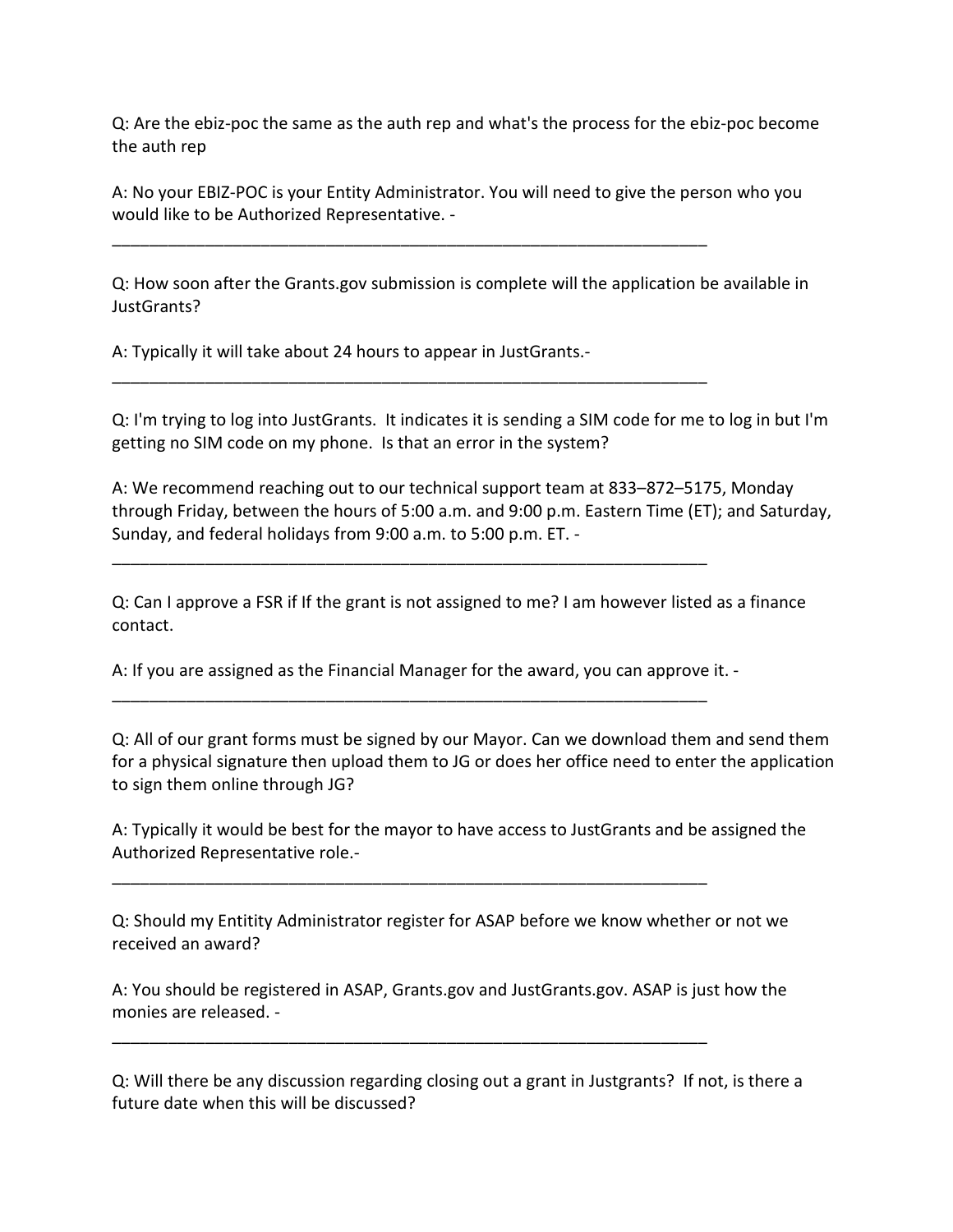A: We won't cover closeout information during today's session. Here's a link to closeout specific resources https://justicegrants.usdoj.gov/training-resources/justgrants-training/closeout-

Q: 1. How does the two step application process impact the application due date?

\_\_\_\_\_\_\_\_\_\_\_\_\_\_\_\_\_\_\_\_\_\_\_\_\_\_\_\_\_\_\_\_\_\_\_\_\_\_\_\_\_\_\_\_\_\_\_\_\_\_\_\_\_\_\_\_\_\_\_\_\_\_\_\_

\_\_\_\_\_\_\_\_\_\_\_\_\_\_\_\_\_\_\_\_\_\_\_\_\_\_\_\_\_\_\_\_\_\_\_\_\_\_\_\_\_\_\_\_\_\_\_\_\_\_\_\_\_\_\_\_\_\_\_\_\_\_\_\_

\_\_\_\_\_\_\_\_\_\_\_\_\_\_\_\_\_\_\_\_\_\_\_\_\_\_\_\_\_\_\_\_\_\_\_\_\_\_\_\_\_\_\_\_\_\_\_\_\_\_\_\_\_\_\_\_\_\_\_\_\_\_\_\_

\_\_\_\_\_\_\_\_\_\_\_\_\_\_\_\_\_\_\_\_\_\_\_\_\_\_\_\_\_\_\_\_\_\_\_\_\_\_\_\_\_\_\_\_\_\_\_\_\_\_\_\_\_\_\_\_\_\_\_\_\_\_\_\_

\_\_\_\_\_\_\_\_\_\_\_\_\_\_\_\_\_\_\_\_\_\_\_\_\_\_\_\_\_\_\_\_\_\_\_\_\_\_\_\_\_\_\_\_\_\_\_\_\_\_\_\_\_\_\_\_\_\_\_\_\_\_\_\_

\_\_\_\_\_\_\_\_\_\_\_\_\_\_\_\_\_\_\_\_\_\_\_\_\_\_\_\_\_\_\_\_\_\_\_\_\_\_\_\_\_\_\_\_\_\_\_\_\_\_\_\_\_\_\_\_\_\_\_\_\_\_\_\_

\_\_\_\_\_\_\_\_\_\_\_\_\_\_\_\_\_\_\_\_\_\_\_\_\_\_\_\_\_\_\_\_\_\_\_\_\_\_\_\_\_\_\_\_\_\_\_\_\_\_\_\_\_\_\_\_\_\_\_\_\_\_\_\_

A: There is one due date for Grants.gov, and another due date for JustGrants. The due dates are determined in the solicitation.-

Q: Is there a preferred web browser to use with justgrants?

A: Chrome or Edge are recommended.-

Q: Not exactly where you are now, but I keep getting emails from a vendor wanting to help with our SAM status. Is that a scam?

A: You should not need assistance with SAM.gov. It is just where your information is validated.-

Q: Is there a way to delegate a person to accept grants on JustGrants for our Entity with approval from our authorized representative?

A: You can assign the Authorized Representative role to any JustGrants user that will need it.-

Q: Are the grants accepted on any platform [browser] google, internet explorer, firefox - or only specific ones

A: We recommend NOT using Internet Explorer, but the other browsers should work. -

Q: Hi. Can you please Demonstrate the Approval Award Section one more time if possible or, can you reach out to me? I am about to work in this section currently looking over applying for new grant funding opportunity. Thank you.

A: Please feel free to email JustGrants.TrainingSupport@ojp.usdoj.gov and we will help you.-

Q: When will you offer post award webinar to submit reports in Just grants. We have reporting due end of the month.